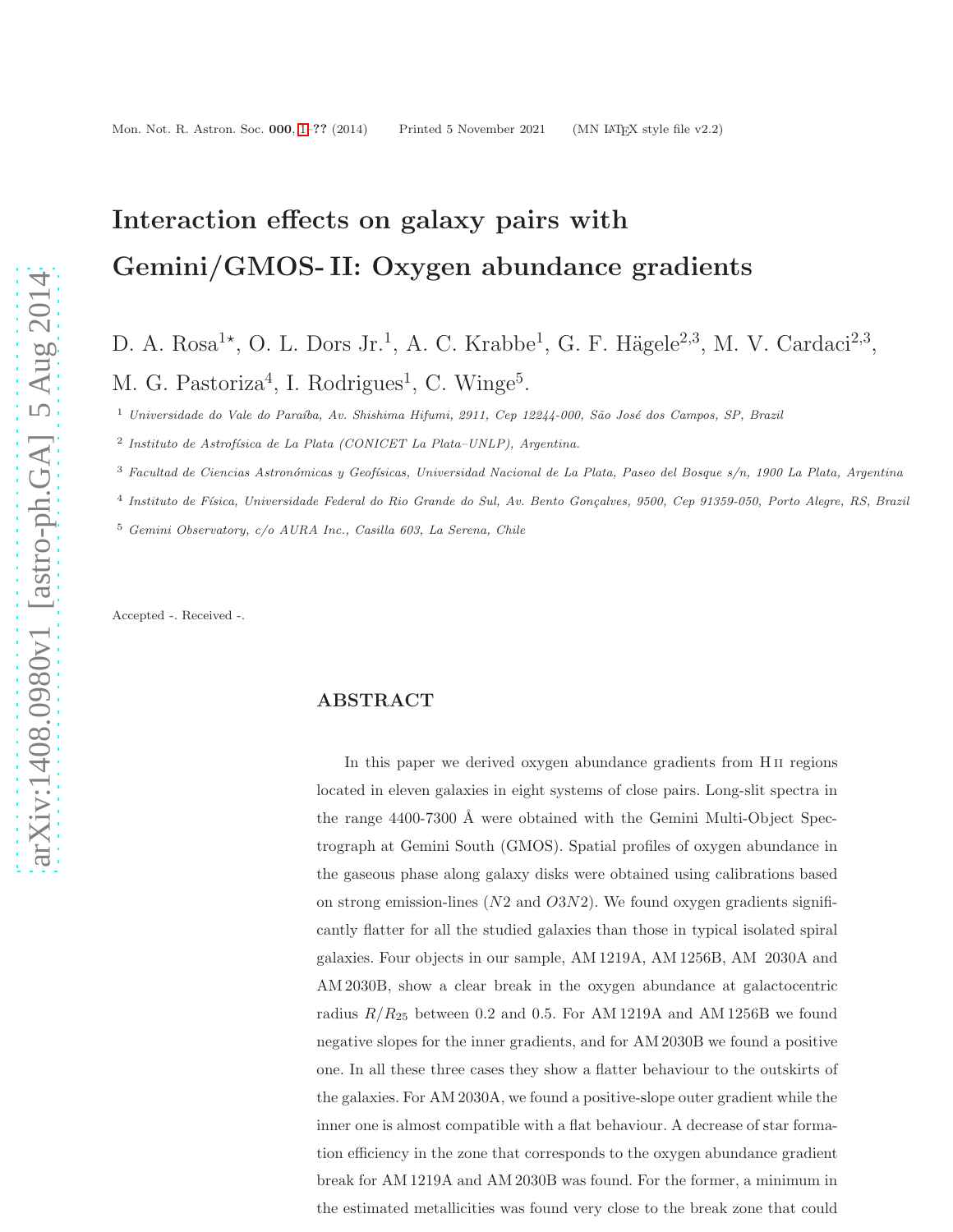be associated with a corotation radius. On the other hand, AM 1256B and AM 2030A, present a SFR maximum but not an extreme oxygen abundance value. All the four interacting systems that show oxygen gradient breakes the extreme SFR values are located very close to break zones. H<sub>II</sub> regions located in close pairs of galaxies follow the same relation between the ionization parameter and the oxygen abundance as those regions in isolated galaxies.

Key words: interactions galaxy: spectroscopy galaxies abundances: ISM: abundances:

# 1 INTRODUCTION

The study of the chemical evolution of galaxies, both isolated and interacting, play an important role to understand the formation of these objects, its stellar formation history and the evolution of the Universe.

In general, for almost all disk isolated galaxies a negative oxygen gradient is derived, such as our Galaxy [\(Bragaglia et al. 2008;](#page-26-0) [Magrini et al. 2009;](#page-27-0) [Yong et al. 2014;](#page-29-0) [Pedicelli et al.](#page-28-0) [2009;](#page-28-0) [Andrievsky et al. 2002,](#page-26-1) [2004;](#page-26-2) [Luck et al. 2003](#page-27-1); [Lemasle et al.](#page-27-2) [2013;](#page-27-2) [Esteban et al.](#page-26-3) [2013;](#page-26-3) Vílchez et al. 1996; [Costa et al. 2004;](#page-26-4) [Maciel & Costa 2009\)](#page-27-3). This negative gradient is naturally explained by models which assume the growth in the inside-out scenario of galax-ies [\(Portinari & Chiosi 1999](#page-28-1); [Boissier & Prantzos 2000](#page-26-5); Mólla & Díaz [2005](#page-28-2)), where galaxies begin to form their inner regions before the outer ones, as confirmed by stellar populations studies of spiral galaxies [\(Bell & Jong 2000](#page-26-6); [MacArthur et al. 2004;](#page-27-4) [Pohlen & Trujillo 2006;](#page-28-3) Muñoz-Mateos et al. 2007) and by very deep photometric studies of galaxies at high redshifts [\(Trujillo et al. 2004;](#page-29-2) [Barden et al. 2005\)](#page-26-7).

The oxygen gradients can be flattened or modified by the presence of gas flows along the galactic disk. Basically, these gas flows could be arise due to two mechanisms. In isolated galaxies, hydro-dynamical simulations predict that the bars may produce a falling of gas into the central regions [\(Athanassoula 1992;](#page-26-8) [Friedli et al. 1994\)](#page-27-5) which have been confirmed by observational studies [\(Zaritsky et al. 1994;](#page-29-3) [Martin & Roy 1994](#page-27-6)). The second mechanism occur in interacting galaxies or close pairs, where interaction-induced gas flows from the outer parts to the centre of each component [\(Dalcanton 2007](#page-26-9); Toomre [& Toomre 1972\)](#page-29-4) seem to modify the metallicity in galactic disks. Therefore, the metallicity gradients of interacting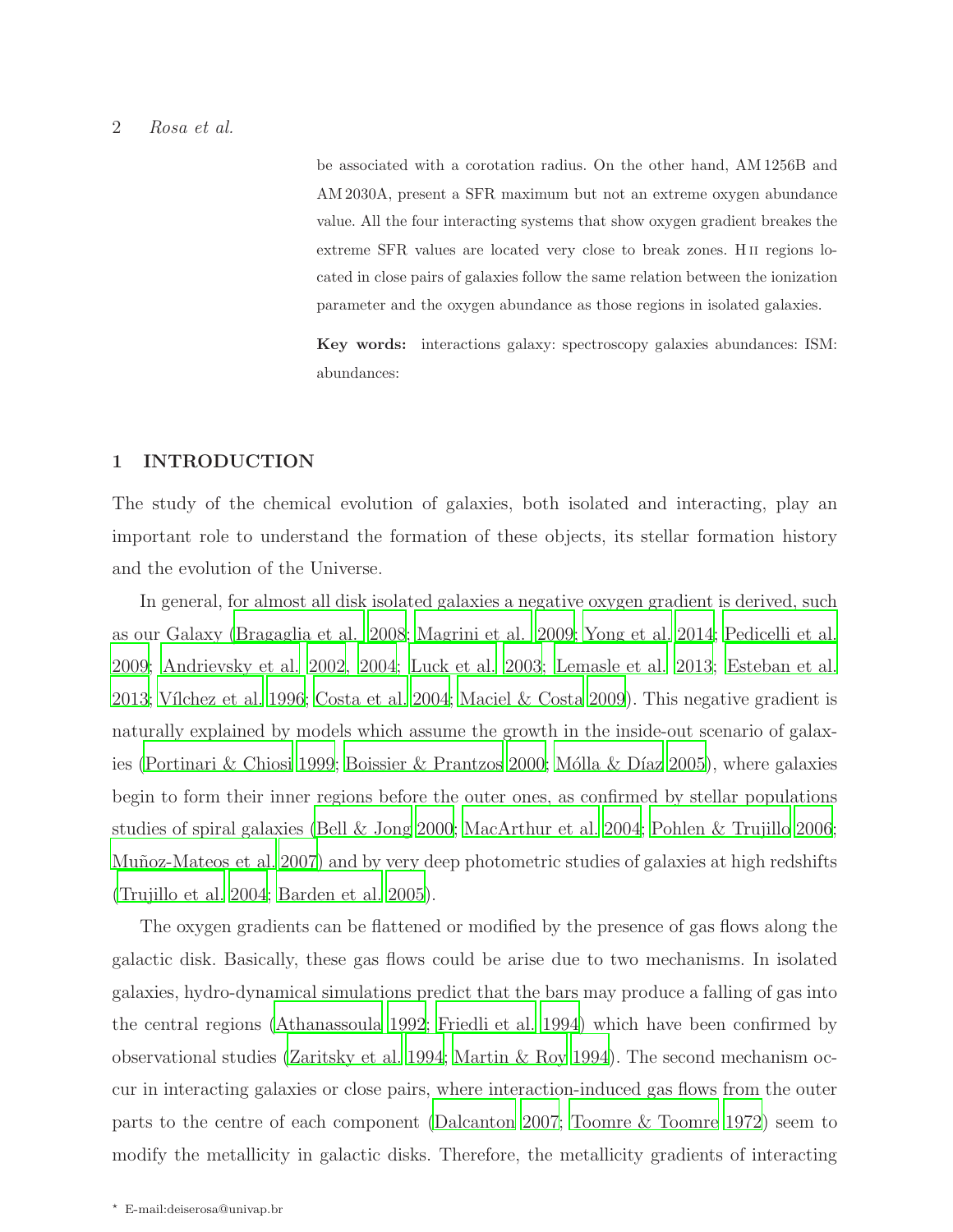Interaction effects on galaxy pairs with Gemini/GMOS- II: Oxygen abundance gradients 3 galaxies or galaxies that have had an interaction in the past are shallower (Sanchez et al. [2014;](#page-28-5) [Miralles-Caballero et al. 2014;](#page-27-7) [Rupke et al. 2010a;](#page-28-6) [Bresolin et al. 2009](#page-26-10)) than the ones derived for isolated galaxies (Sánchez et al. 2012; [Rupke et al. 2010a](#page-28-6)). In fact, [Krabbe et al.](#page-27-8) [\(2008,](#page-27-8) [2011\)](#page-27-9) combining long-slit spectroscopy data for the interacting pairs AM 2306-721 and AM 2322-821 with grids of photoionization models found shallower metallicity gradients than the ones in isolated spiral galaxies. However, two works carried out the first systematic investigations about metallicity gradients in interacting galaxies. (a) [Kewley et al. \(2010](#page-27-10)) determined the metallicity gradients for eight galaxies in close pairs and found them shallower than gradients in isolated spiral galaxies. (b) Sánchez et al.  $(2014)$ , using data obtained from the CALIFA survey, found that galaxies with evidence of interactions and/or clear merging systems present a significant shallower gradient.

Furthermore, the gas motions produced by the interactions also induced star formation along the disk of the galaxies involved [\(Alonso et al. 2012\)](#page-25-0), and this burst of star formation may be associated with a flatter metallicity gradient [\(Kewley et al. 2010](#page-27-10)). For example, [Chien et al. \(2007\)](#page-26-11) determined the oxygen abundance of 12 young star clusters in the merging galaxy pair NGC 4676. These authors found a nearly flat oxygen distribution along the northern tail of this object, suggesting efficient gas mixing (see also [Bastian et al.](#page-26-12) [2009;](#page-26-12) [Trancho et al. 2007\)](#page-29-5). Recently, [Scudder et al. \(2012\)](#page-28-8), using a large sample of galaxy pairs taken from the Sloan Digital Sky Survey Data Release 7, found that galaxies in pairs show a star formation rate (SFR) about 60% higher than the one in non-pair galaxies (see also [Nikolic et al. 2004;](#page-28-9) [Lambas et al. 2003](#page-28-10); [Barton et al. 2000\)](#page-26-13). Additional analysis of these data by [Ellison et al. \(2013](#page-26-14)), who investigated the effects of galaxy mergers throughout the interaction sequence, reveled an enhancement of the average central SFR by a factor of about 3.5 in relation to the one in objects with no close companion. [Ellison et al. \(2013\)](#page-26-14) also found a stronger deficit in the gas phase metallicity in the post-merger sample than in closest pairs (see also [Alonso et al. 2012;](#page-25-0) [Barton et al. 2000;](#page-26-13) [Bernloehr 1993;](#page-26-15) [Bergvall et al.](#page-26-16) [2003;](#page-26-16) [Lambas et al. 2003](#page-28-10); [Di Matteo et al. 2008;](#page-26-17) [Patton et al. 2011](#page-28-11); [Freedman Woods et al.](#page-26-18) [2010;](#page-26-18) [Mihos et al. 2010\)](#page-27-11).

Although recent efforts in the direction to understand the effects of interactions on chemical evolution of galaxies have been done [\(Krabbe et al. 2008;](#page-27-8) [Kewley et al. 2010;](#page-27-10) [Krabbe et al. 2011;](#page-27-9) [Bresolin et al. 2012](#page-26-19); [Torres-Flores et al. 2014](#page-29-6)), the number of galaxies in close pairs for which the metallicity have been estimated along their galactic disks is insufficient for a statistical analysis. To increase the number of determinations of metallicity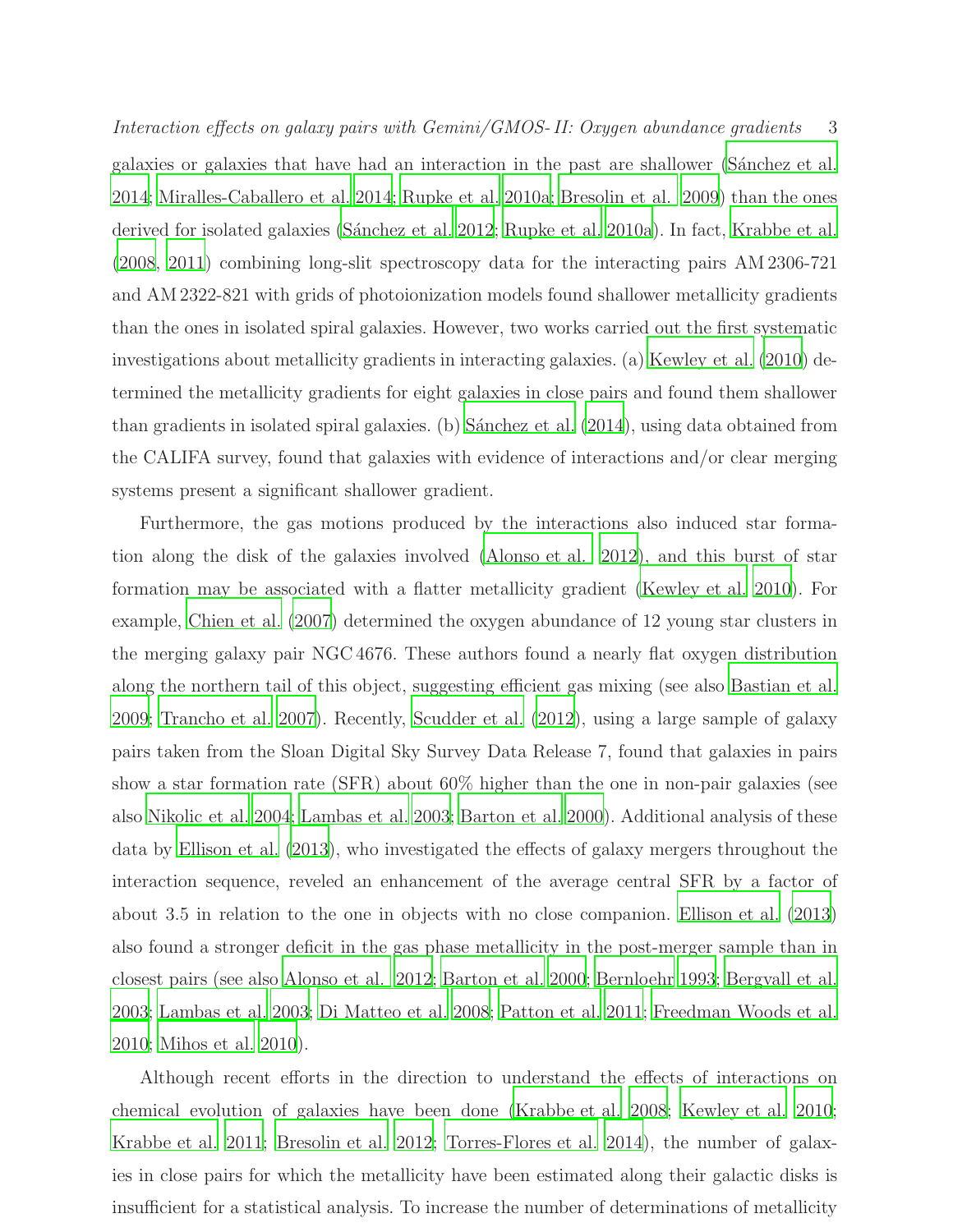# 4 Rosa et al.

gradients in galaxy pairs producing a better knowledge of the several phenomena that arise during the interactions is the main goal of this paper.

In a previous work [\(Krabbe et al. 2014,](#page-27-12) hereafter Paper I), we presented an observational study of the impact of the interactions on the electron density of H<sub>II</sub> regions located in seven systems of interacting galaxies. We found that the electron density estimates obtained in our sample are systematically higher than those derived for isolated galaxies. In the present paper, we mainly use these data to estimate the metallicity gradients along the disks of eight galaxy pairs. This work is organized as follows. In Section [2](#page-3-0) we summarize the observations and data reduction. In Sect. [3](#page-7-0) the method to compute the metallicity of the gas phase of our sample is described. Results and discussion are presented in Sections [4](#page-9-0) and [5,](#page-16-0) respectively. The conclusions of the outcomes are given in Section [6.](#page-24-0)

#### <span id="page-3-0"></span>2 OBSERVATIONAL DATA

We have selected eight close pairs systems from [Ferreiro & Pastoriza \(2004](#page-26-20)) to study the effects of minor mergers on gradient abundances of the individual galaxies. Objects with mass ratio in the range of  $0.04 < M_{secondary}/M_{primary} < 0.2$ , apparent B magnitude higher than 18, redshift in the range 0.01  $\lesssim z \lesssim 0.06$ , and classified as close interacting pairs were selected.

Long-slit spectroscopic data of the galaxy systems AM1054-325, AM 1219-430, AM 1256- 433, AM 2030-303, AM 2058-381, AM 2229-735, AM 2306-721, and AM 2322-821 were obtained with the Gemini Multi-Object Spectrograph (GMOS) attached to the 8 m Gemini South telescope. Spectra in the range  $4400\text{\AA}-7300\text{\AA}$  were acquired with the B600 grating, a slit width of 1 arcsec and a spectral resolution of  $\sim$  5.5 Å. Except for AM 2030-303, detailed information on the galaxy systems observed, containing most of the slit positions for each system and a complete description of the data reduction were presented in Paper I, and are not reproduced here.

AM 2030-303 is the only object in our sample that was not included in Paper I and its main information is presented in Table [1.](#page-5-0) For the systems AM 1256-433 and AM 2058-381 one more slit position than the ones presented in Paper I is considered in the present work (PAs 70◦and 28◦ , respectively). It is important to note that for some systems of galaxies (e.g. AM 2306-721 and AM 2322-821, see [Krabbe et al. 2008](#page-27-8), [2011](#page-27-9)) we had spectra in the range of about 3400Å-7300Å. However, in order to obtain homogeneous metallicity determination,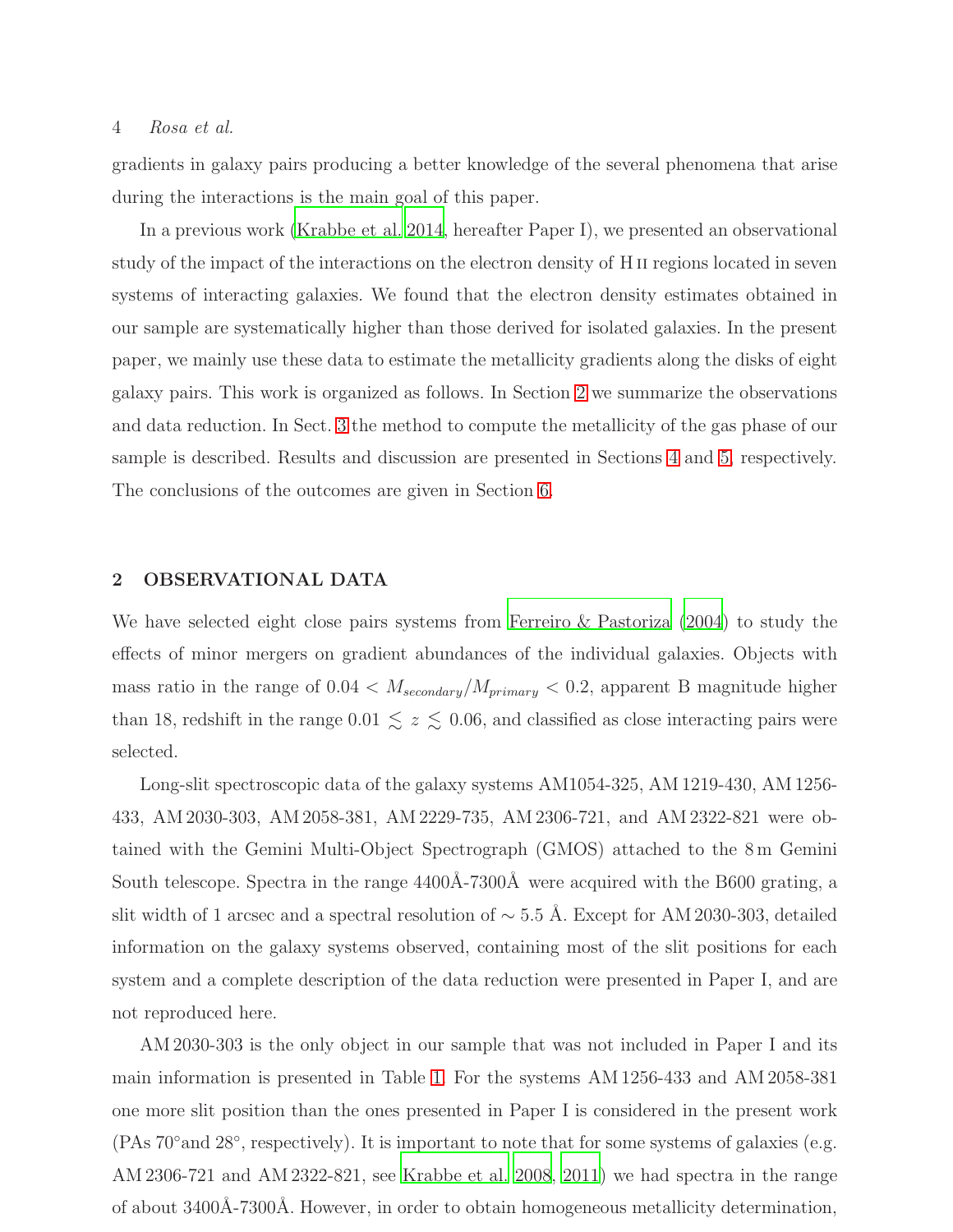

<span id="page-4-0"></span>Figure 1. Slit positions for AM 1219-430, AM 2030-303 and AM 2322-821 systems superimposed on the GMOS-S r′ acquisition images.

we restricted the analysis to the same wavelength range (i.e.  $4400\text{\AA}-7300\text{\AA}$ ). In Figure [1](#page-4-0) the slit positions for these three systems are shown superimposed on the GMOS-S r′ acquisition image (see Figure 1 of Paper I for the slit positions of the other five objects). These data were not included in Paper I due to the low signal-to-noise ratio  $(S/N)$  of the  $[S II] \lambda 6716, \lambda 6731$ emission lines needed to perform the electron density estimations. The observed spectra comprise the flux contained in an aperture of 1 arcsec  $\times$  1.152 arcsec which, considering a spatially flat cosmology with  $H_0 = 71 \text{ km s}^{-1} \text{Mpc}^{-1}$ ,  $\Omega_m = 0.270$ ,  $\Omega_{\text{vac}} = 0.730$  [\(Wright 2006\)](#page-29-7) and the distances to the systems of our sample, corresponds to apertures between about 200 and 1100 pc on the plane of the galaxies. Therefore, the physical properties derived from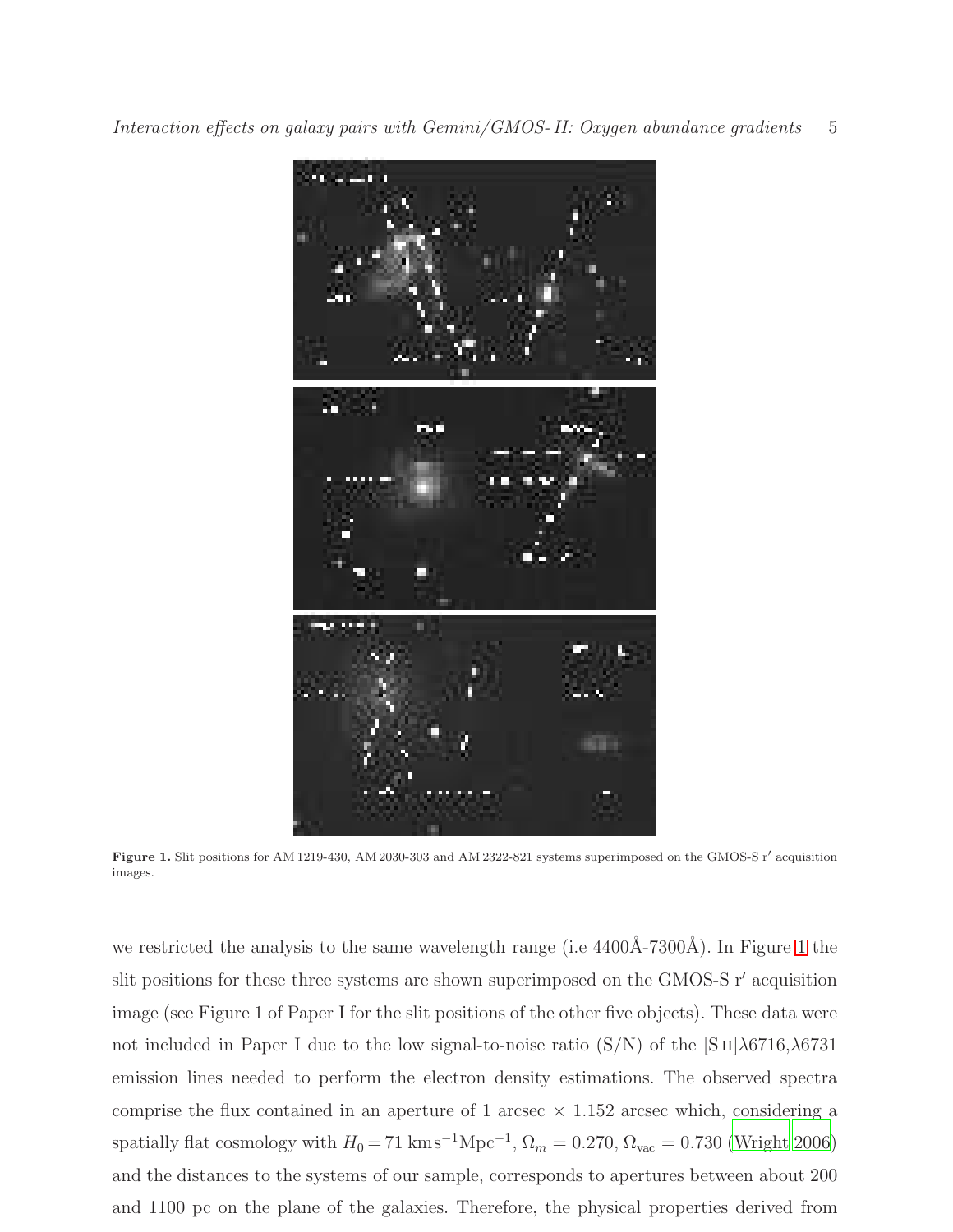#### 6 Rosa et al.

Table 1. Morphological type, right ascension, declination, radial velocity, magnitude, and cross-identifications for AM 2030-303.

<span id="page-5-0"></span>

| - ID                  | Morphology $\alpha(2000)$        | $\delta(2000)$                                                                                                                                                  |                         | $cz(km/s)$ $m_B(mag)$ Others names                                                                 |
|-----------------------|----------------------------------|-----------------------------------------------------------------------------------------------------------------------------------------------------------------|-------------------------|----------------------------------------------------------------------------------------------------|
| $AM 2030-303$ SA? [2] | $G$ Trpl $[1]$<br>$G$ Trpl $[1]$ | $20\quad33\quad56.3\quad -30\quad22\quad41$<br>$20\quad33\quad59.7\quad -30\quad22\quad29$<br>$20\quad 33\quad 59.7\quad -30\quad 22\quad 23\quad 12\ 474\ [2]$ | 12 323 [2]<br>12465 [2] | 15.25 [1] ESO 463-IG 003 NED01<br>17.80 [1] ESO 463-IG 003 NED02<br>21.39 [1] ESO 463-IG 003 NED03 |

*References:* [1] [Ferreiro & Pastoriza \(2004\)](#page-26-20); [2] [Donzelli & Pastoriza \(1997](#page-26-21)); *Conventions:* α, δ: Equatorial Coordinates.

<span id="page-5-1"></span>Table 2. Nuclear separation (NS) between the galaxies of the pairs, galactocentric distance with surface brightness of 25 mag  $\arcsec^{-2}$  ( $R_{25}$ ), inclination angle (i), and the radial velocity (cz) of the objects in our sample.

| <b>ID</b>   |        | NS(kpc) | $R_{25}$ (kpc)                | $i^{\circ}$                | $cz(\text{km s}^{-1})$  |
|-------------|--------|---------|-------------------------------|----------------------------|-------------------------|
| AM 1054-325 | A<br>B | 17      | 6.98[3]<br>$6.81$ [3]         | $62 \; [2]$<br>54 [2]      | 3788<br>3850            |
| AM 1219-430 | A<br>Β | 33.7    | $15.3 \; [6]$<br>$6.2 \; [6]$ | 50 [6]                     | 6957<br>6879            |
| AM 1256-433 | A<br>B | 91.6    | 24.32 [4]                     | 36 [2]<br>33 [2]<br>77 [4] | 9215<br>9183<br>9014    |
| AM 2030-303 | A<br>B | 40.5    | 17.4 $ 4 $<br>$13.5 \; [4]$   | 23 [4]<br>35[4]            | 12323<br>12465<br>12474 |
| AM 2058-381 | A<br>B | 44      | 34.3 4<br>$16.7 \; [4]$       | 68 [4]<br>57 [4]           | 12383<br>12460          |
| AM 2229-735 | A<br>Β | 24.5    | $26.1 \; [4]$<br>$22.5$ [4]   | 60 [4]<br>48 [4]           | 17535<br>17342          |
| AM 2306-721 | A<br>B | 52.6    | 24.3 [4]<br>$15.6 \; [4]$     | 56 [5]<br>60 [5]           | 8919<br>8669            |
| AM 2322-821 | A<br>B | 33.7    | $13.5 \; [4]$<br>$4.2 \; [4]$ | 20[1]<br>63 [1]            | 3680<br>3 376           |

References [1] [Krabbe et al. \(2011\)](#page-27-9); [2] [Paturel et al. \(2003\)](#page-28-12); [3] [Paturel et al. \(1991\)](#page-28-13); [4] [Ferreiro et al. \(2008\)](#page-26-22), [5] [Krabbe et al. \(2008](#page-27-8)), [6] [Hernandez-Jimenez et al. \(2013](#page-27-13)).

these spectra represent the ones of a complex of H ii regions. In Table [2](#page-5-1) we present the nuclear separation between the components of the galaxy pairs, the galactocentric distances given in units of  $R/R_{25}$ , where  $R_{25}$  is the B-band isophote at a surface brightness of 25 mag  $\arcsc^{-2}$ , the inclination angle (i) of each galaxy analysed, and the references from which the information was taken. The inclination of each galaxy with respect to the plane of the sky was computed as  $cos(i) = b/a$ , where a and b are the major and minor semi-axes of the galaxy, respectively. The  $a$  and  $b$  values as well as the position angle of the major axis of each galaxy were obtained from the Gemini acquisition images in the r filter, using a simple isophotal fitting with the IRAF STSDAS. ELLIPSE task. The same procedure was used in [Krabbe et al. \(2011\)](#page-27-9).

It can be seen in Tables [1](#page-5-0) and [2](#page-5-1) that some galaxies of our sample have large inclinations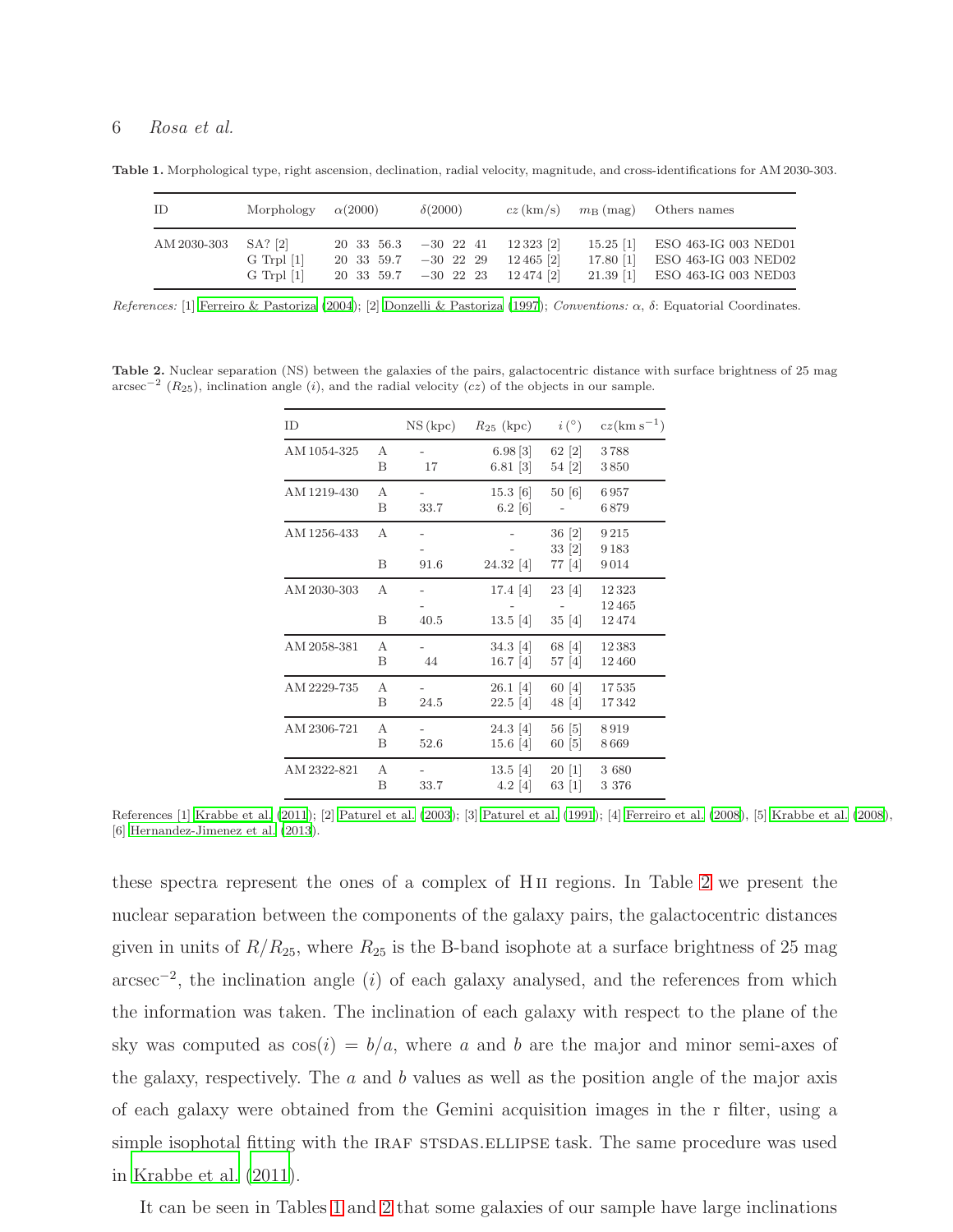Interaction effects on galaxy pairs with Gemini/GMOS- II: Oxygen abundance gradients 7 and it could affect the derived abundance gradients. In fact, as pointed out by Sánchez et al. [\(2012\)](#page-28-7), face-on galaxies are more suitable to study the spatial distribution of the properties of H<sub>II</sub> regions. For example, if we assume an inclination angle  $i$  for a given galaxy larger than the real one, the abundance gradient derived would be steeper than the one obtained with the right  $i$  value. However, this effect is critical for isolated spiral galaxies which have a clear (or steep) abundance gradients and it is not so important for objects with shallow gradients, such as interacting galaxies.

To obtain the nebular spectra not contaminated by the stellar population contribution, we use the stellar population synthesis code STARLIGHT [\(Cid Fernandes et al. 2005\)](#page-26-23) following the methodology presented in [Krabbe et al. \(2011](#page-27-9)). Detailed analysis of the stellar population for the sample of objects will be presented in a future work (Rosa et al. in preparation). Once the stellar population contribution has been determined, the underlying absorption line spectrum was subtracted from the observed spectra. In Fig. [2](#page-7-1) the spectrum of the region with the highest brightness of AM 1256-433 along the PA=325◦ , the synthesized spectrum and the pure emission spectrum corrected for reddening are shown. The intensities of the emission-lines H $\beta$ , [O III] $\lambda$ 5007, H $\alpha$ , [N II] $\lambda$ 6584, and [S II] $\lambda$ 6716, $\lambda$ 6731 were obtained from the pure nebular spectrum of each aperture using Gaussian line profile fitting.

We used the IRAF<sup>[1](#page-6-0)</sup> SPLOT routine to fit the lines, with the associated error given as  $\sigma^2 = \sigma_{cont}^2 + \sigma_{line}^2$ , where  $\sigma_{cont}$  and  $\sigma_{line}$  are the continuum rms and the Poisson error of the line flux, respectively. The residual extinction associated with the gaseous component for each spatial bin was calculated comparing the observed value of  $H\alpha/H\beta$  ratio to the theoretical value 2.86 obtained by [Hummer & Storey \(1987\)](#page-27-14) for an electron temperature of 10 000 K and an electron density of 100 cm<sup>−</sup><sup>3</sup> . This value for the electron density is in the range of mean electron density values (24  $\lesssim N_e \lesssim 532 \text{ cm}^{-3}$ ) found for interacting galaxies in Paper I. The correction for foreground dust was done using the reddening law given by [Cardelli et al. \(1989\)](#page-26-24), assuming the specific attenuation  $R_V = 3.1$ . We considered only emission-line measurements whose  $S/N$  was higher than 8. The galactocentric distance in relation to  $R_{25}$ , the flux of H $\beta$ , the extinction coefficient  $C(H\beta)$ , and the emission-line intensities normalized to the flux of  $H\beta$  for the regions considered in the systems are presented in Table [3.](#page-7-2)

<span id="page-6-0"></span><sup>&</sup>lt;sup>1</sup> Image Reduction and Analysis Facility, distributed by NOAO, operated by AURA, Inc., under agreement with NSF.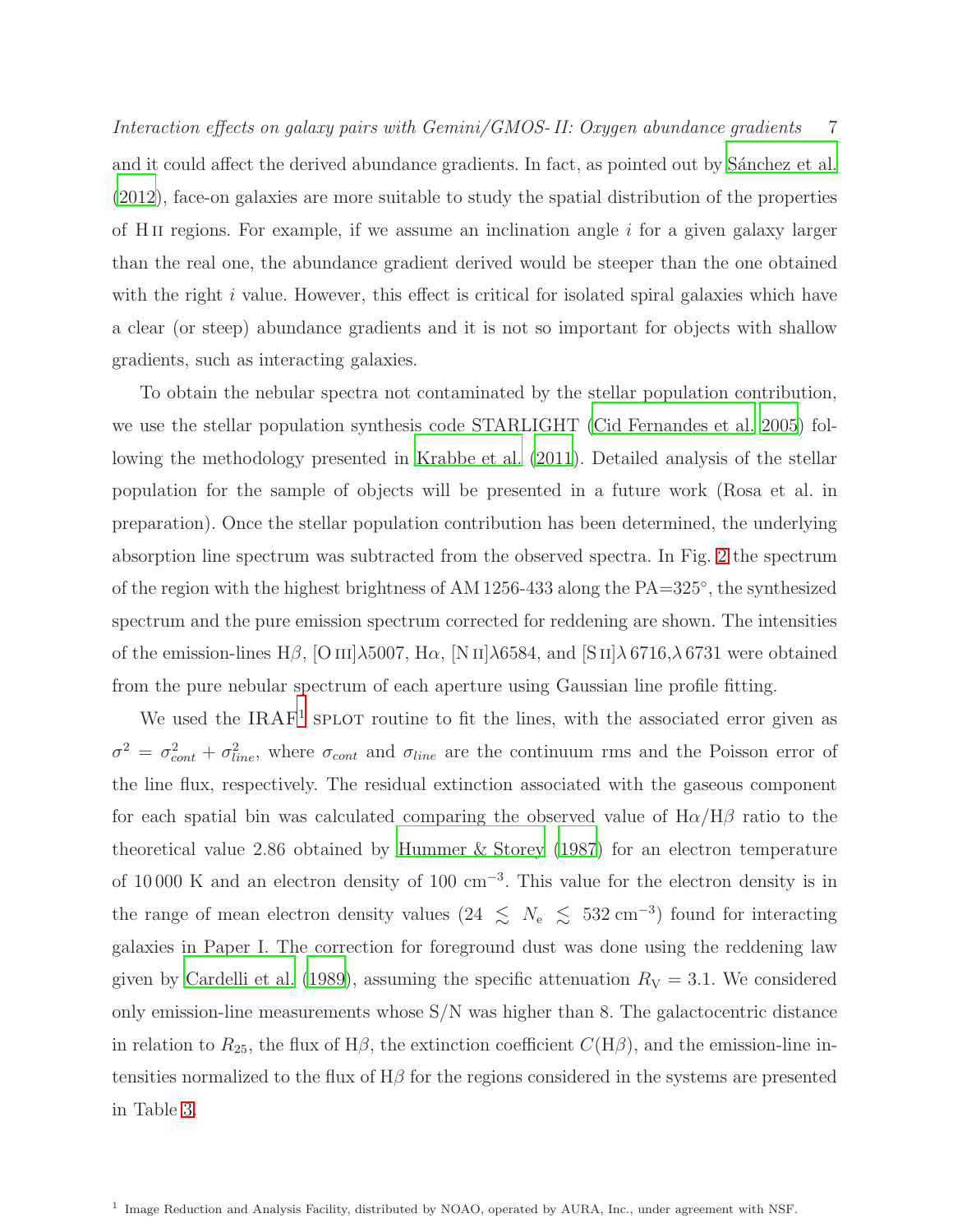

<span id="page-7-1"></span>Figure 2. Stellar population synthesis for the brightest region of AM 1256B along the PA=325◦. Top panel: reddening-corrected spectrum (black line) and the synthesized spectrum (red line). Middle panel: y-axis zoom of the top panel. Bottom panel: pure emission spectrum obtained as the difference between both spectra in top panel.

<span id="page-7-2"></span>

| $R/R_{25}$ | $\log[F(H\beta)]^*$ | $C(H\beta)$ | $[OIII]\lambda 5007$ | $H\alpha$    | $[NII]\lambda 6584$ | $\sin[\lambda 6716]$ | $\sin[\lambda 6731]$ |
|------------|---------------------|-------------|----------------------|--------------|---------------------|----------------------|----------------------|
|            |                     |             |                      | AM 1054B     |                     |                      |                      |
| 0.00       | $-14.51$            | 0.40        | $152 + 27$           | $278 + 9$    | $112 + 6$           | $24+10$              | $27 + 7$             |
| 0.04SW     | $-14.97$            | 0.26        | $154 + 22$           | $281 + 7$    | $115 + 5$           | $28 + 4$             | $29 + 4$             |
| $0.04$ NE  | $-14.93$            | 0.23        | $141 + 21$           | $282+9$      | $114\pm 6$          | $37\pm3$             | $37 + 7$             |
| $0.08$ NE  | $-15.82$            | 0.08        | $139 + 11$           | $285 \pm 11$ | $119\pm8$           |                      |                      |
| $0.13$ NE  | $-17.11$            | 0.08        | $113 \pm 19$         | $285 + 15$   | $119 + 11$          |                      |                      |

Table 3. Specific parameters and intensity of emission lines corrected by reddening (relative to Hβ= 100). Only the AM 1054B galaxy is shown here. The total list of galaxies is available in electronic form.

[\*] Logarithm of the H $\beta$  observed flux in erg s<sup>-1</sup> cm<sup>-2</sup>.

# <span id="page-7-0"></span>3 DETERMINATION OF THE OXYGEN ABUNDANCE GRADIENTS

Since emission-line sensitive to the electron temperature are not detected in the spectra of the objects in our sample, the metallicity of the gas phase, traced by the relative abundance of the oxygen to the hydrogen  $(O/H)$ , was estimated using calibrations based on strong emission-lines.

Considering the emission-lines observed in our sample, it is only possible to use the in-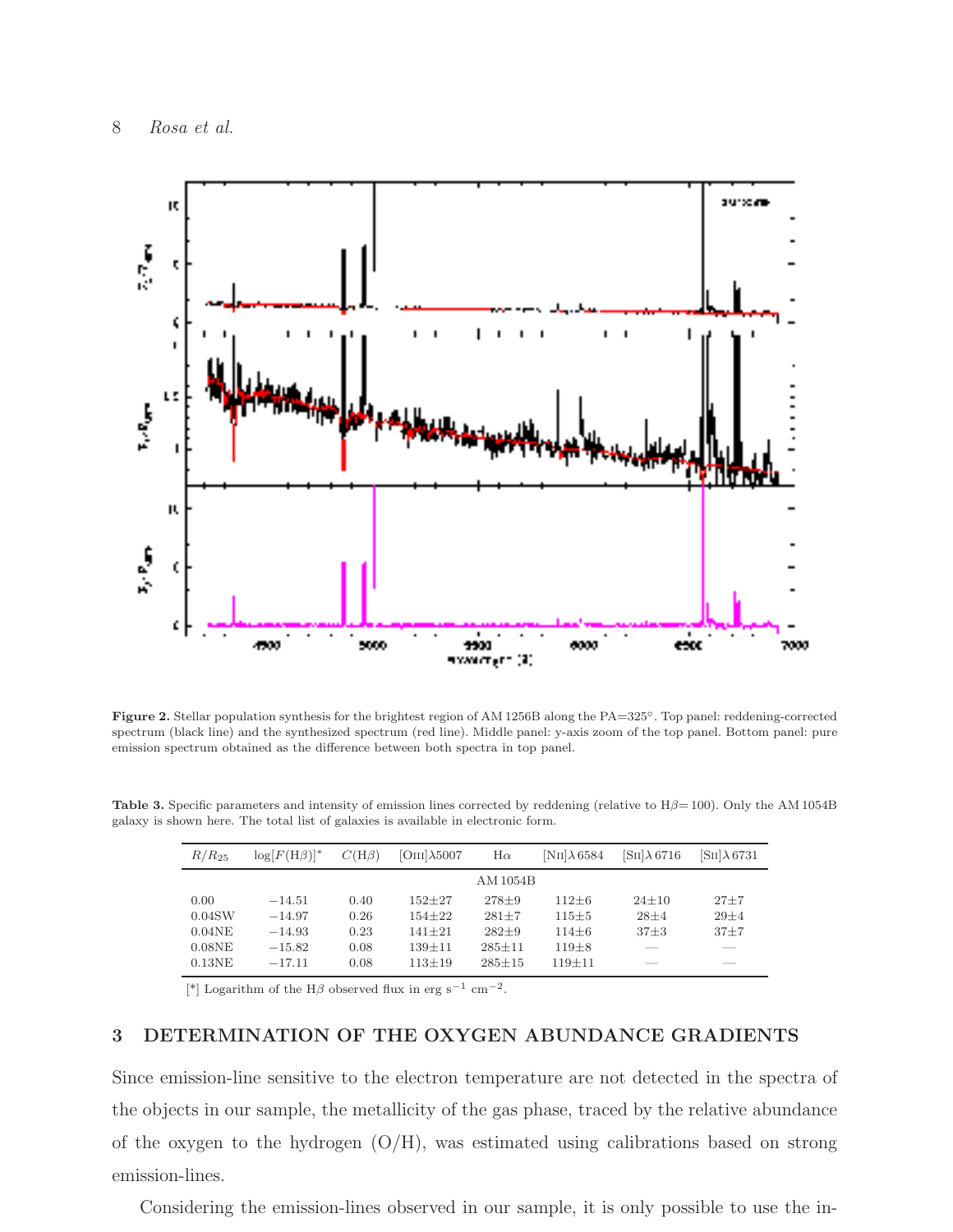

<span id="page-8-0"></span>Figure 3. Oxygen abundance gradients computed via the N2, O3N2 indexes and direct estimations of the oxygen electron temperatures for the galaxies M 101 (left) and NGC 2403 (right) using data taken from [Kennicutt et al. \(2003](#page-27-15)) and [Garnett et al.](#page-27-16) [\(1997](#page-27-16)), respectively.

tensities of the emission-lines defined as  $N2 = \log(|N \text{ II}| \lambda 6584 / \text{H}\alpha)$  and O3N2=log[([O III] $\lambda$ 5007/H $\beta$ )/([N II] $\lambda$ 6584/H $\alpha$ )] proposed by [Storchi-Bergmann et al. \(1994\)](#page-28-14) and [Alloin et al. \(1979\)](#page-25-1), respectively, as O/H indicators. We used the relations among these indexes and the  $O/H$ , calculated using direct estimations of the oxygen electron temperatures ( $T_e$ -method), proposed by Pérez-Montero & Contini (2009) and given by

<span id="page-8-1"></span>
$$
12 + \log(O/H) = 0.79 \times N2 + 9.07 \tag{1}
$$

and

<span id="page-8-2"></span>
$$
12 + \log(O/H) = 8.74 - 0.31 \times O3N2.
$$
\n(2)

These calibrations are very similar to the ones proposed by [Pettini &](#page-28-16) Pagel [\(2004\)](#page-28-16). Most recent update of this calibration was done by [Marino et al. \(2013\)](#page-27-17), who used direct oxygen abundance measurements obtained from CALIFA survey and other sources from the literature. López-Sánchez & Esteban  $(2010)$ , using multiwavelength analysis of a sample of starburst galaxies and data compiled from the literature, showed that the  $N2$  and  $O3N2$  parameters provided acceptable results for objects with  $12 + \log(O/H) > 8.0$ . L'opez-Sanchez & Esteban  $(2010)$  also found that empirical calibrations considering these indexes give results that are about 0.15 dex higher than the oxygen abundances derived via the  $T_{e}$ -method. Despite this difference is similar to the uncertainties of oxygen abundances derived from the  $T_{e}$ -method (e.g. Hägele et al. 2008; [Kennicutt et al. 2003](#page-27-15)), it seems to vary with the regime of metallicity [\(Dors et al. 2011\)](#page-26-25). This can yield steeper oxygen gradients than the ones from the  $T_e$ -method or erroneous bend in the slope of abundance gradients [\(Pilyugin 2003\)](#page-28-17). With the goal to compare  $O/H$  gradients derived using the N2 and  $O3N2$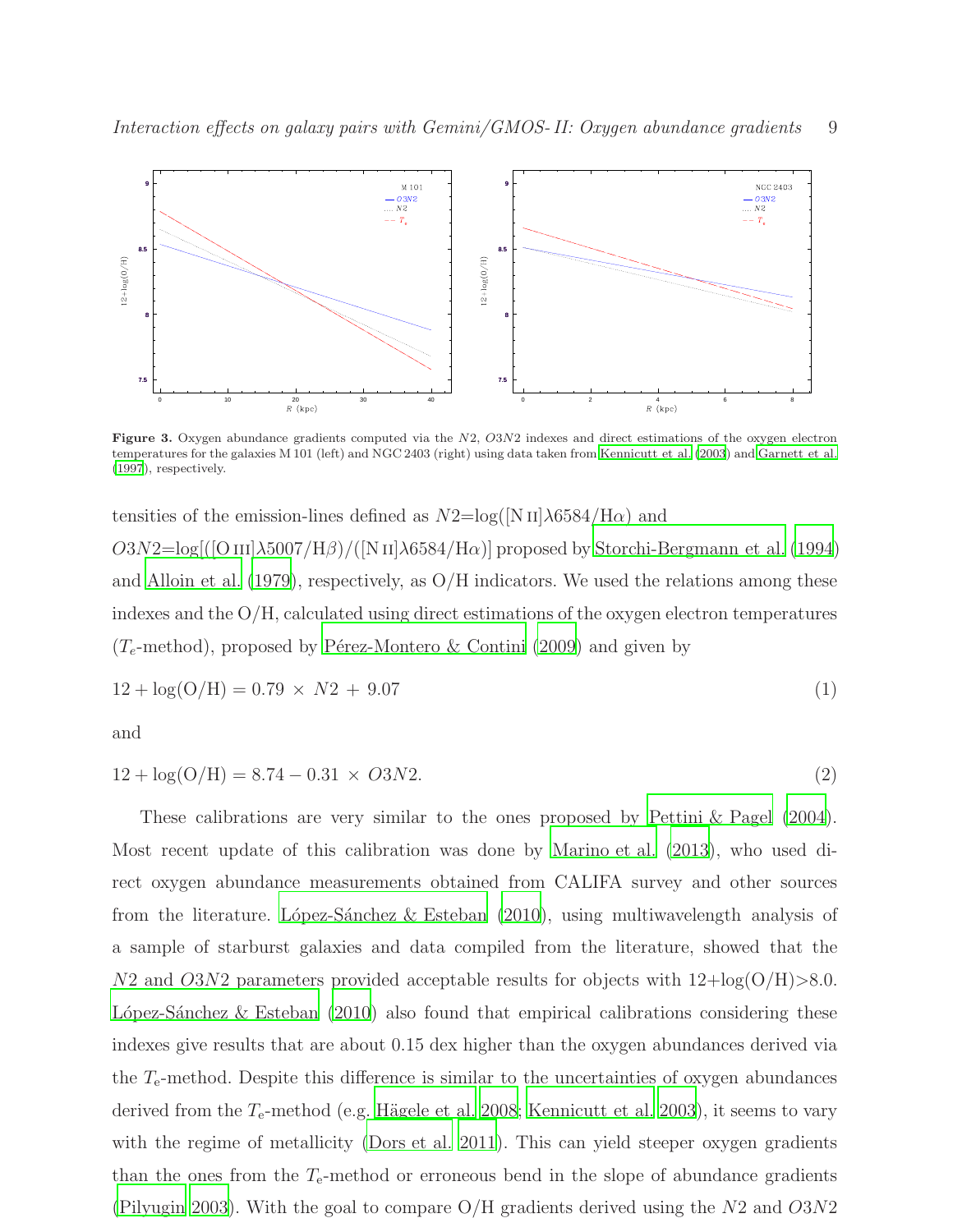#### 10 Rosa et al.

<span id="page-9-1"></span>

| Object               | N2                                 |                                   | O3N2                                 |                                                     |  |
|----------------------|------------------------------------|-----------------------------------|--------------------------------------|-----------------------------------------------------|--|
|                      | Slope $ \text{dex}/(R/R_{25}) $    | $12 + \log(O/H)_{\text{Central}}$ | Slope $ \text{dex}/(R/R_{25}) $      | $12 + \log(O)$<br>$/\mathrm{H})_{\mathrm{Central}}$ |  |
| AM 1054B             | $+0.11 \pm 0.04$                   | $8.54 \pm 0.01$                   | $+0.36\pm0.04$                       | $8.75 \pm 0.06$                                     |  |
| AM 1219B             | $+0.10 \pm 0.18$                   | $8.89 \pm 0.04$                   |                                      |                                                     |  |
| AM 2058 A            | $-0.29 + 0.08$                     | $8.79 + 0.02$                     | $-0.35 + 0.08$                       | $8.78 + 0.02$                                       |  |
| AM 2229A             | $+0.03 \pm 0.09$                   | $8.71 \pm 0.03$                   | $-0.11 + 0.06$                       | $8.70 + 0.02$                                       |  |
| AM 2306A             | $-0.40 \pm 0.05$                   | $8.81 \pm 0.02$                   | $-0.57 \pm 0.06$                     | $8.83 \pm 0.02$                                     |  |
| AM 2322A<br>AM 2322B | $-0.17 + 0.01$<br>$-0.14 \pm 0.05$ | $8.79 + 0.01$<br>$8.57 \pm 0.02$  | $-0.18 \pm 0.02$<br>$-0.07 \pm 0.05$ | $8.77 \pm 0.01$<br>$8.53 \pm 0.02$                  |  |

Table 4. Slope of the oxygen abundance gradient and the central value derived for the objects in our sample with no bi-modal gradient behaviour.

indexes with the ones obtained from the  $T_{e}$ -method, we used data of H<sub>II</sub> regions located along the disks of the spiral galaxies M 101 e NGC 2403 obtained by [Kennicutt et al. \(2003\)](#page-27-15) and [Garnett et al. \(1997](#page-27-16)), respectively. In Fig. [3](#page-8-0) these gradients are shown, where we can see gradients derived from the indexes are somewhat shallower than the ones from  $T_{e}$ -method.

[Scarano et al. \(2011\)](#page-28-18) and [Bresolin et al. \(2012](#page-26-19)) pointed out that gradients are less affected by uncertainties in oxygen estimations yielded by calibration of strong emission-lines. However, it can be seen in Fig. [3](#page-8-0) that the value of the O/H extrapolated for the central region of the galaxies  $(R = 0)$ , obtained using different methods, can differ by until 0.4 dex. This difference is higher than the uncertainty attributed to the O/H estimations using strong emission-line calibrations [\(Kewley & Ellison 2008\)](#page-27-20). Similar results were found by [Bresolin \(2011\)](#page-26-26) comparing the oxygen gradient for NGC 4258 using theoretical calibrations by [McGaugh \(1991](#page-27-21)) and empirical ones by [Pilyugin & Thuan \(2005](#page-28-19)). The latter provides results essentially in consonance with those obtained from the  $T_{e}$ -method (see also [Pilyugin et al. 2012\)](#page-28-20).

# <span id="page-9-0"></span>4 RESULTS

In Figs. [4-](#page-11-0)[11](#page-19-0) the oxygen abundance determinations along the disks of the galaxies of our sample, obtained using Eqs. [1](#page-8-1) and [2,](#page-8-2) and linear regression fits to these data are presented. In Table [4](#page-9-1) the slopes of these fits and the values of  $12 + \log(O/H)$  central  $(R = 0)$  for the galaxies which only a global gradient represents well the  $O/H$  disk distribution (i.e. no bimodal gradient behaviour were derived) are presented. It can be noted that in most cases, shallow gradients are derived in the interacting galaxies. The average values of the global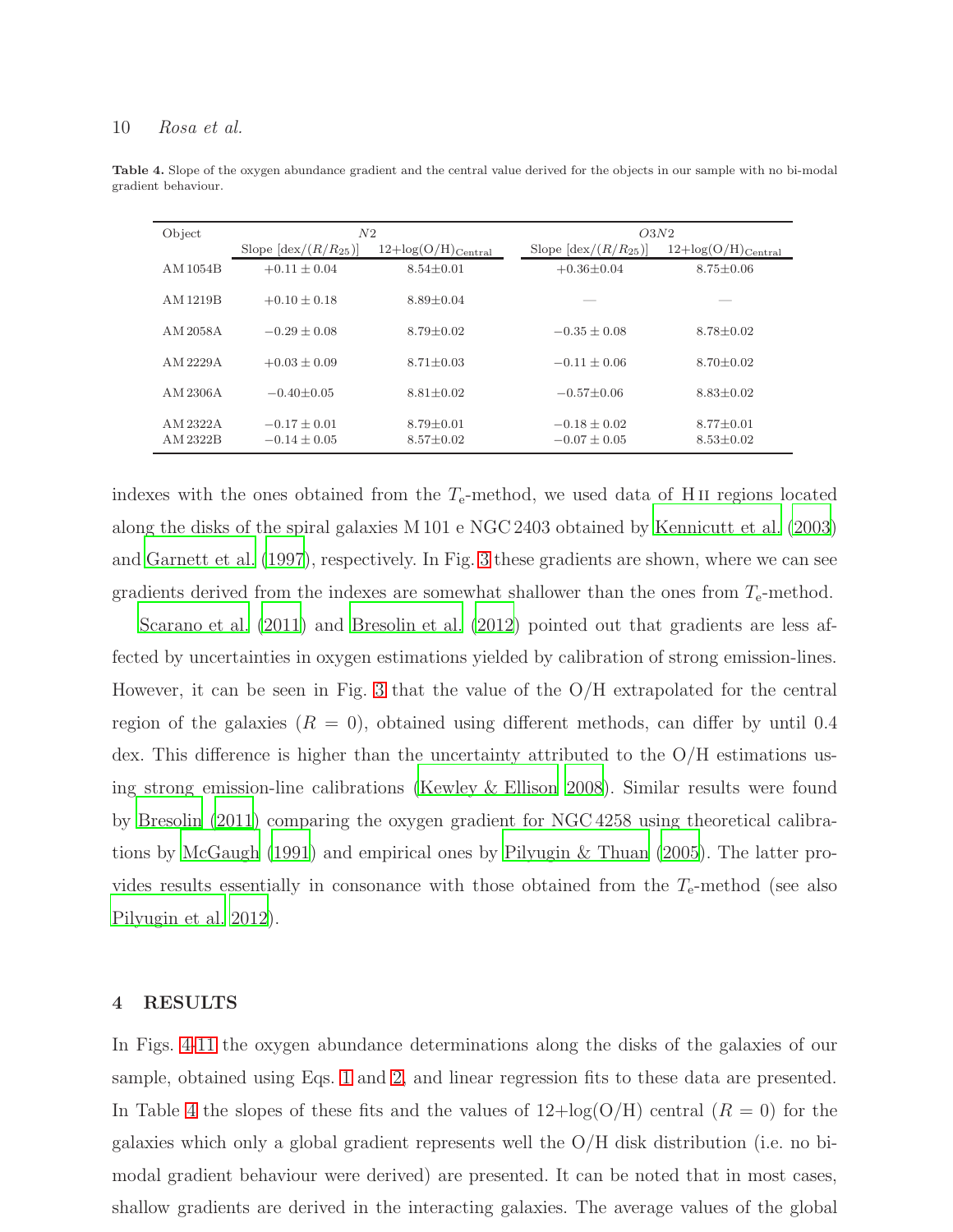Interaction effects on galaxy pairs with Gemini/GMOS- II: Oxygen abundance gradients 11 gradients calculated for the close pairs in our sample are  $-0.10 \pm 0.19$  [dex/( $R/R_{25}$ )] and  $-0.15 \pm 0.31$  [dex/( $R/R_{25}$ )] using the N2 and O3N2 indexes, respectively. These values are in consonance with the mean gradient  $-0.25 \pm 0.02$  [dex/( $R/R_{25}$ )] derived by [Kewley et al.](#page-27-10) [\(2010\)](#page-27-10) and they are shallower than the mean metallicity gradient  $-0.57\pm0.19$  [dex/ $(R/R_{25})$ ] derived for 11 isolated spiral galaxies by [Rupke et al. \(2010b\)](#page-28-21). Sánchez et al. (2014), using the CALIFA data survey, presented a study of galaxies with different interaction stages in order to study the effect on the abundance gradient. This study has a stronger statistical significance than the one in previous studies. Sanchez et al.  $(2014)$  showed the distribution of slopes of the abundance gradients derived for the different classes based on the interaction stages. From this analysis, Sánchez et al. (2014) found that galaxies with not evidence of interaction have an average value for the gradient of  $-0.11 \text{ dex}/r_e$  and objects with evidence for early or advanced interactions have a slope of  $-0.05 \text{ dex}/r_e$ , being  $r_e$  the disk effective radius. This result confirms the our findings and the ones obtained by [Kewley et al. \(2010\)](#page-27-10). In what follows, the results obtained for each system are discussed separately.

#### 4.1 AM 1054-325

This system is composed by two galaxies, one main galaxy namely AM 1054A and other secondary AM 1054B. Using the diagnostic diagram [O  $\text{III}$ ]λ5007/H $\beta$  versus [O I]λ6300/H $\alpha$ , we found (see Paper I) that almost all H<sub>II</sub> regions located in the disk of AM 1054A have emission lines excited by shock gas. Therefore, abundance determinations was not performed for this object since shocks alter the ionization in a way that the abundance calibrators can not be used due to they are calibrated for H<sub>II</sub> regions dominated by photoionization by young stars.

In Fig. [4](#page-11-0) the O/H distribution versus the galactocentric radius R normalized by  $R_{25}$  for AM 1054B is shown. We found gradient slopes of  $0.11\pm0.04$  and  $0.36\pm0.04$  dex/ $(R/R_{25})$ , with the central  $12 + \log(O/H)$  value being  $8.54 \pm 0.01$  and  $8.75 \pm 0.06$  dex from the N2 and O3N2 indexes, respectively. AM 1054B is the only object in our sample for which both estimations of the central oxygen abundances are not in agreement among themselves within the errors (see Table [4\)](#page-9-1). However, as can be seen in Fig. [4,](#page-11-0) the slopes were obtained using few points. Hence, the gradient determination is highly uncertain, although the current data indicate a flat O/H distribution.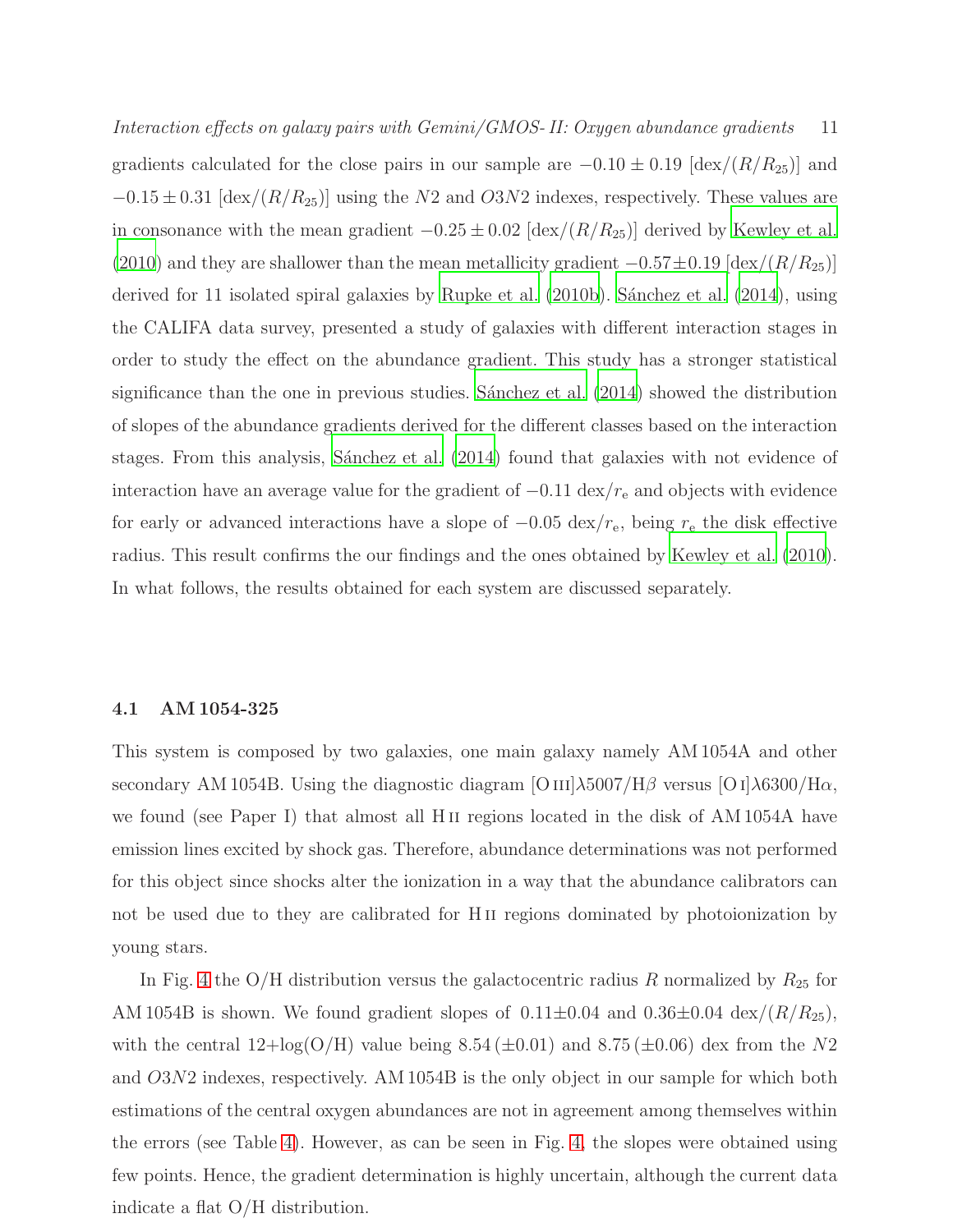

<span id="page-11-0"></span>Figure 4. Oxygen abundance estimations along the disk of AM 1054B vs. the galactocentric distance given in  $R/R_{25}$ . Points represent oxygen estimations obtained via the N2 (lower panel) and O3N2 (upper panel) indexes. Lines represent a linear regression fit to our estimations whose coefficients are given in Table [4.](#page-9-1)

#### 4.2 AM 1219-430

This system is composed by the main galaxy AM 1219A and a secondary galaxy, AM 1219B. Since it was not possible to measure the  $[O III] \lambda 5007$  emission line with enough S/N in our spectrum of AM 1219B, for this object  $O/H$  was estimated only using N2. We corrected by inclination the galactocentric distances for the main galaxy AM 1219A considering  $i=50°$ .

In Fig. [5](#page-12-0) the O/H distribution in both galaxies are shown. For AM 1219B we derived a slope  $+0.10\pm0.18$  and a central oxygen abundance of  $8.89\pm0.04$  dex. Such as for AM 1054B, the slope for AM 1219B was derived with few points (and with a large dispersion), which does the result highly uncertain. For AM 1219A the estimated oxygen gradient slopes are  $-0.29 \pm 0.04$  and  $-0.54 \pm 0.04$  using the N2 and O3N2 indexes, respectively, with a central value of  $12 + \log(O/H) \sim 8.8$  derived from both indexes. For values of  $R/R_{25}$  from about 0.4 to 0.5, we can see a larger dispersion in the oxygen distribution than the one found at other galactocentric distances. Regions at this distance range, as can be seen in Fig. [1,](#page-4-0) are located in the intersections of the slits and are regions with high surface brightness. It can be noted in Fig. [5,](#page-12-0) for AM 1219A, that there is a change in the slope at about  $R/R_{25} = 0.5$ . The slopes of the abundance gradient in the inner disk  $(R/R_{25} < 0.5)$  considering the O3N2 and N2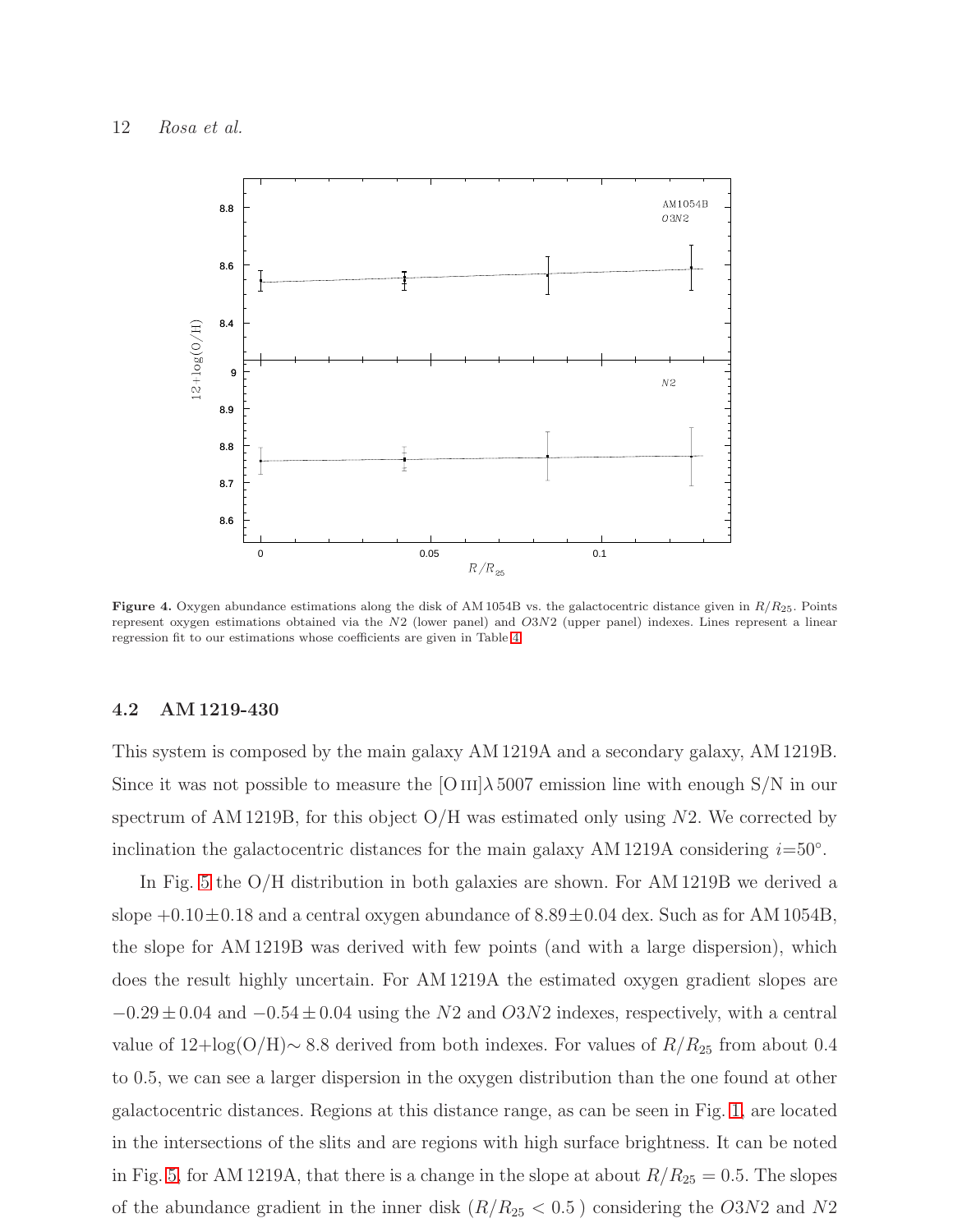

<span id="page-12-0"></span>Figure 5. Same as Fig. [4](#page-11-0) but for AM 1219A and AM 1219B. For AM 1219A, determinations for the regions observed in different long-slit positions are indicated for distinct colours, as indicated. Also, linear regressions considering all regions along the disk (dotted blue line) and inner and outer regions to galactocentric distance  $R/R_{25}=0.5$  (solid black line) are shown.

indexes are  $-0.64 \pm 0.05$  and  $-0.21 \pm 0.05$ , respectively. For the outer region ( $R/R_{25} > 0.5$ ), the slopes are  $+0.20 \pm 0.11$  and  $+0.16 \pm 0.11$  using  $O3N2$  and  $N2$ , respectively.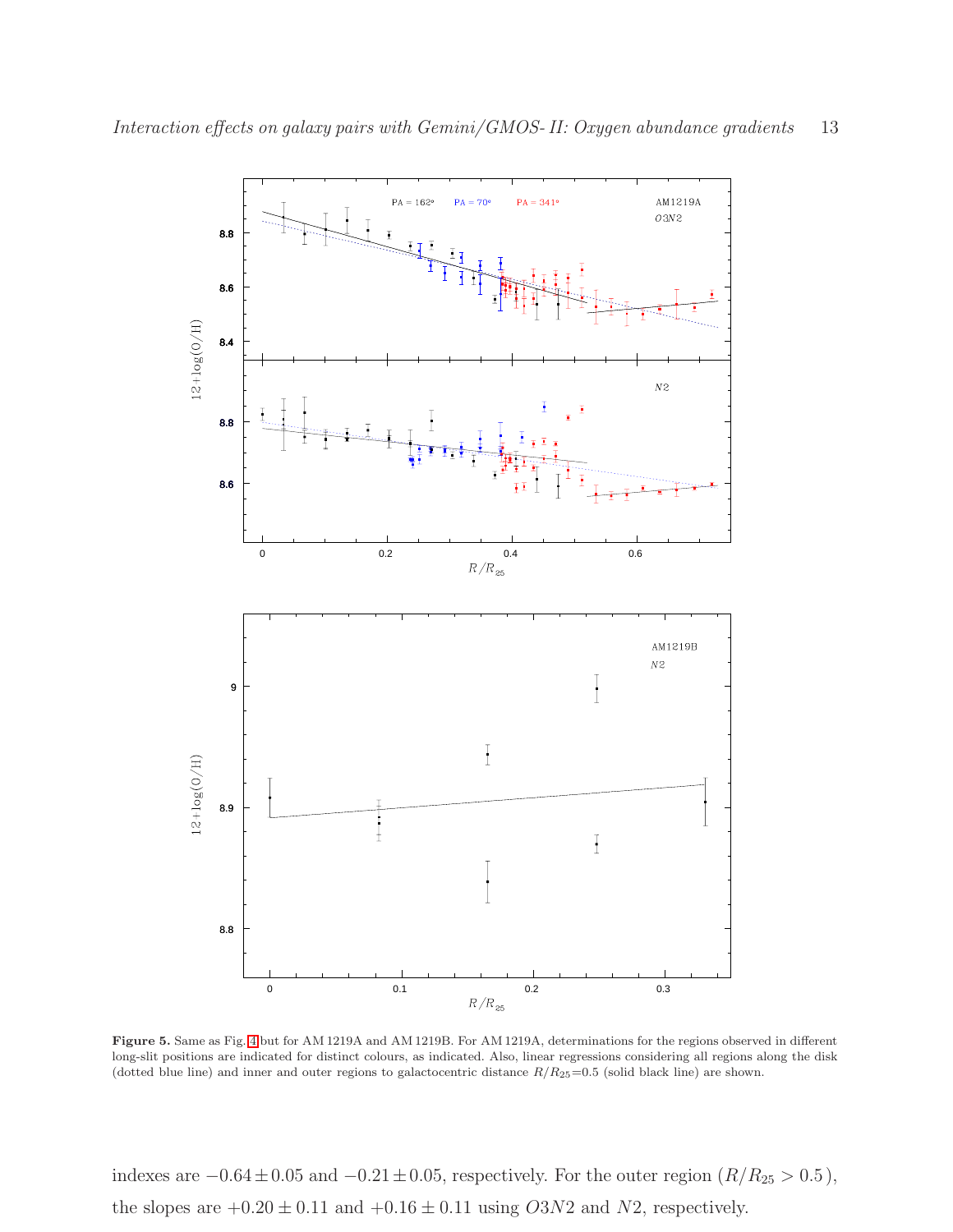

<span id="page-13-0"></span>Figure 6. Same as Fig. [5](#page-12-0) but for AM 1256B. Linear regressions considering all regions along the disk (dotted blue line) and inner and outer regions to galactocentric distance  $R/R_{25}=0.35$  (solid black line) are shown.

#### 4.3 AM 1256-433

As was reported in Paper I, the AM 1256-433 system is composed by three galaxies and we only observed the AM 1256-433B component. For this object, the galactocentric distance measurements were corrected by inclination considering  $i=77°$ . In Fig. [6](#page-13-0) the O/H distribution via the N2 and O3N2 indexes are shown. We obtained gradient slopes of  $-0.85 \pm 0.06$ and  $-0.71 \pm 0.06$  for these indexes, respectively, with a central  $12 + \log(O/H)$  value of ~ 8.7 dex. Interestingly, we can note a steeper oxygen gradient for  $R/R_{25}$  < 0.27 than the one obtained for the outer regions. The slopes of the abundance gradient in the inner disk considering the N2 and  $O3N2$  indexes are  $-0.78 \pm 0.13$  and  $-0.93 \pm 0.07$ . For the outer disk  $(R/R_{25} > 0.27)$  we derived for N2 and O3N2 indexes the slopes  $-0.55 \pm 0.10$  and  $-0.30 \pm 0.08$ , respectively. The slopes of the global fits to the abundance estimations are dominated by the values of the outer regions of the galaxy, and they are slightly steeper than the ones obtained only considering these outer regions.

# 4.4 AM 2030-303

This system is composed by three galaxies, a main galaxy AM 2030A (ESO 463-IG 003 NED01), the ESO 463-IG 003 NED02 and ESO 463-IG 003 NED03. These last two objects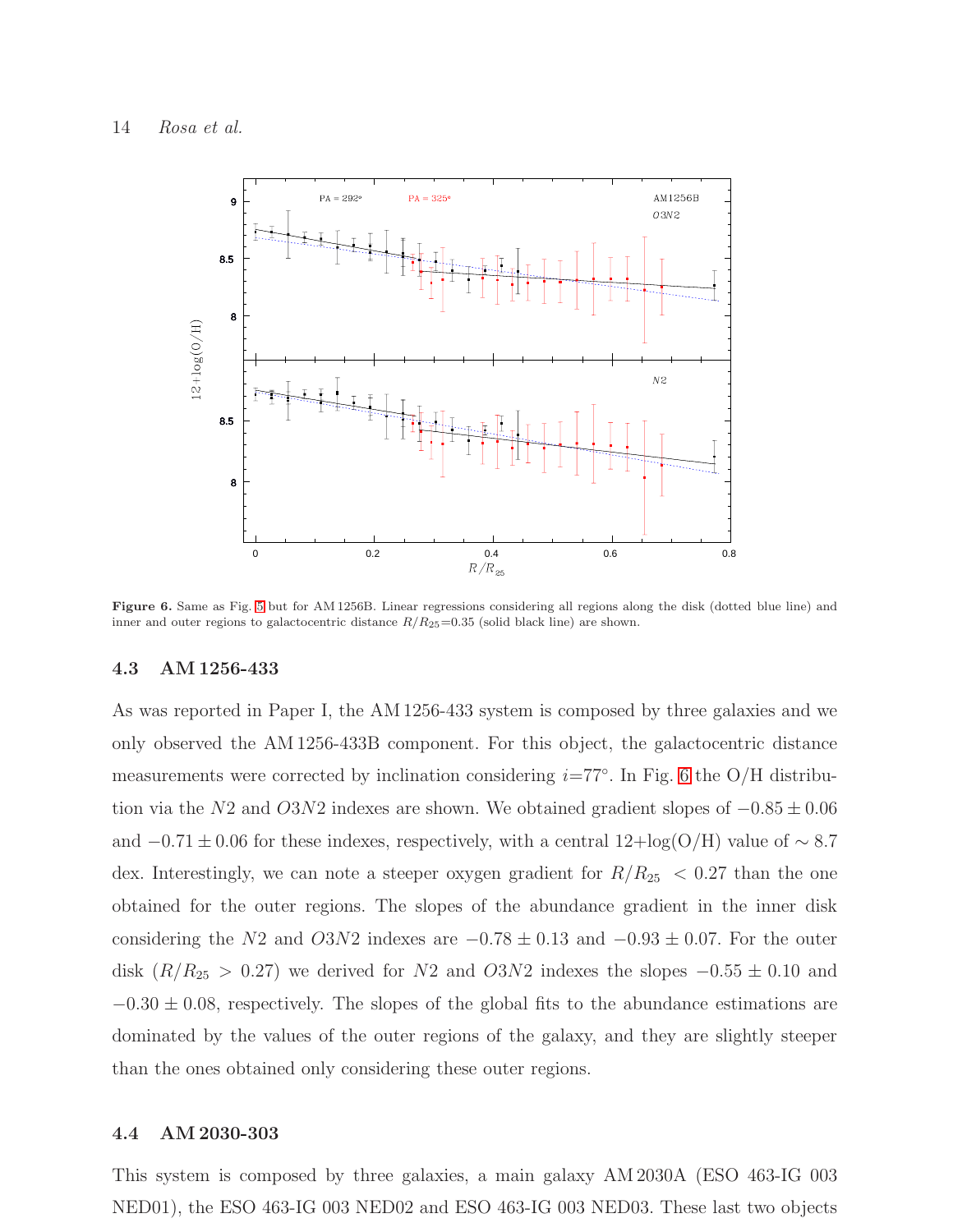Interaction effects on galaxy pairs with Gemini/GMOS- II: Oxygen abundance gradients 15 are a sub-system namely AM 2030B. In Fig. [1](#page-4-0) the slit positions for each object is shown. We corrected by inclination the galactocentric distances of AM 2030B considering  $i=35°$ . Due to the few number of H<sub>II</sub> regions observed, it was not possible to compute the  $O/H$  gradient for ESO 463-IG 003 NED002. In Fig. [7](#page-15-0) the results for AM 2030A and B are presented.

For AM 2030A, considering a global fits, we obtained a central value  $12 + \log(O/H) = 8.73 \pm 0.10$ with a slope  $-0.31\pm0.30$  using  $N2$  and  $8.62\pm0.07$  and  $-0.22\pm0.20$  using  $O3N2$ . These values are similar to the highest O/H value obtained for the H ii region CDT1 in NGC 1232 by [Castellanos et al. \(2002\)](#page-26-27). Now, considering an abundance gradient break, the slopes for inner disk  $(R/R_{25} < 0.27)$  obtained via N2 and O3N2 indexes are  $-0.27 \pm 0.46$  and  $-0.95 \pm 0.27$ , respectively. For the outer disk  $(R/R_{25} > 0.27)$  we derived for N2 and O3N2 indexes the slopes  $-0.47 \pm 0.01$  and  $0.00 \pm 0.45$ , respectively.

For AM 2030B (ESO 463-IG 003 NED003) we found two different O/H abundance distributions at the inner and the outer regions of  $R/R_{25}=0.2$ . The slopes of the abundance gradient in the inner disk ( $R/R_{25} < 0.17$ ) considering the N2 and O3N2 indexes are  $+1.85 \pm 0.43$ and  $+0.92 \pm 0.22$ , respectively. For the outer disk  $(R/R_{25} > 0.17)$  we derived for N2 and O3N2 indexes the slopes  $-0.28 \pm 0.25$  and  $-0.17 \pm 0.18$ , respectively.

#### 4.5 AM 2058-381

For this system the O/H gradient was only determined for one galaxy, AM 2058A, since the H<sub>II</sub> regions of its companion galaxy, AM 2058B, have emission lines excited by gas shock (see Paper I). In Fig. [8](#page-16-1) the oxygen distribution is shown, where the galactocentric distances were corrected considering  $i=68°$ . We found a slope for the O/H gradient from the N2 index of  $-0.29 \pm 0.08$  with  $12 + \log(O/H) = 8.79 \pm 0.02$  for the central region. Using the O3N2, we found  $-0.35 \pm 0.08$  and  $8.78 \pm 0.02$  dex.

# 4.6 AM 2229-735

We obtained the O/H abundance distributions only for the main galaxy of the system AM 2229-735, namely AM 2229A and these are shown in Fig. [9.](#page-17-0) Galactocentric distances in this object were corrected by inclination considering  $i=48^\circ$ . For estimations via the N2 index we found a slope of of  $0.03\pm0.09$  with central oxygen abundance  $12 + \log(O/H) = 8.71 \pm 0.03$ dex. For the  $O3N2$  index these values are  $-0.11\pm0.06$  and  $8.70\pm0.02$  dex.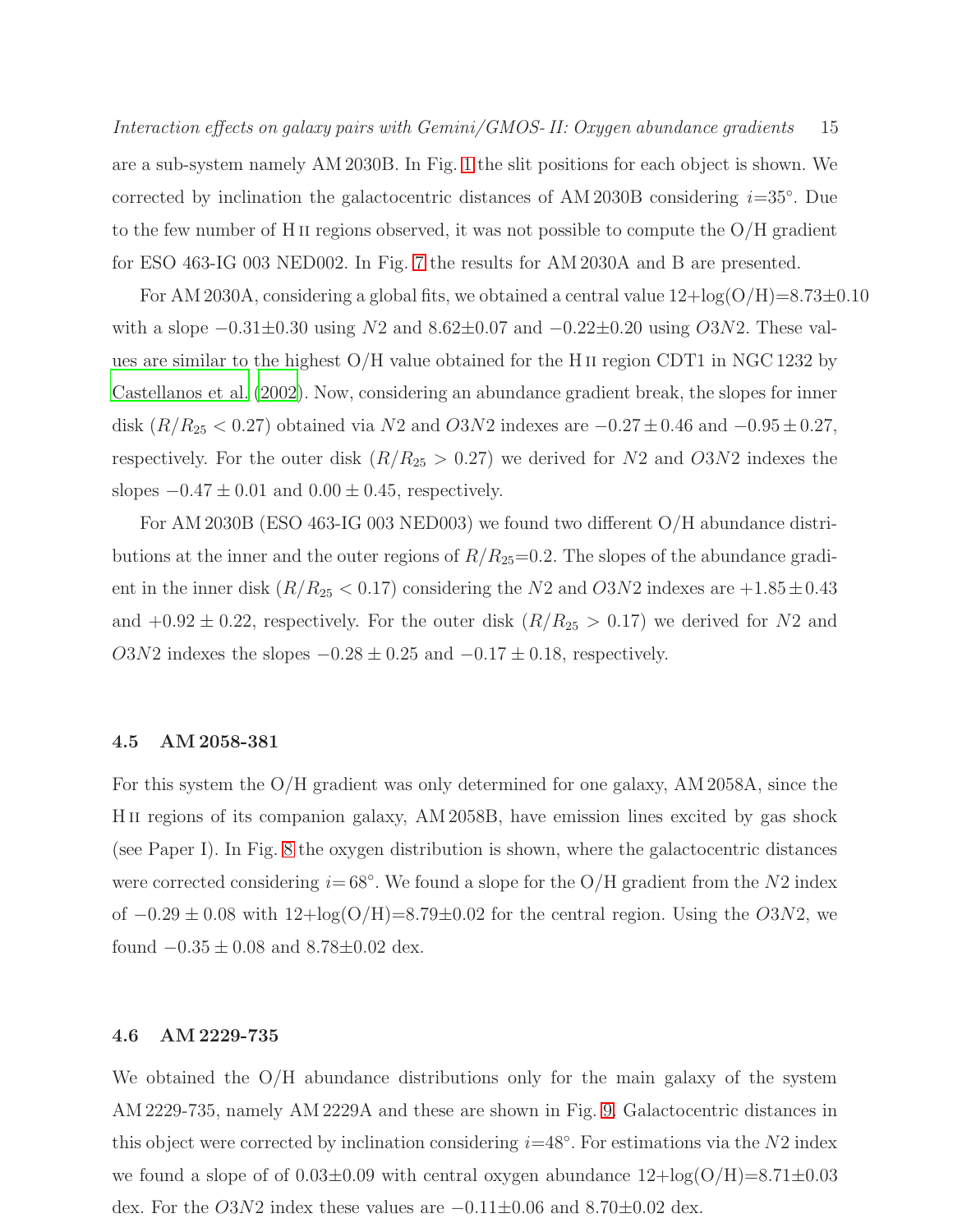

<span id="page-15-0"></span>Figure 7. Same as Fig. [5](#page-12-0) but for AM 2030A and AM 2030B (ESO 463-IG 003 NED003). Linear regressions considering all regions along the disk (dotted blue line) and inner and outer regions to galactocentric distance  $R/R_{25}=0.2$  (solid black line) are shown.

# 4.7 AM 2306-721

This pair is composed by a main galaxy AM 2306A e a companion galaxy AM 2306B. The O/H gradient (see Fig. [10\)](#page-18-0) was determined only for the main galaxy AM 2306A because,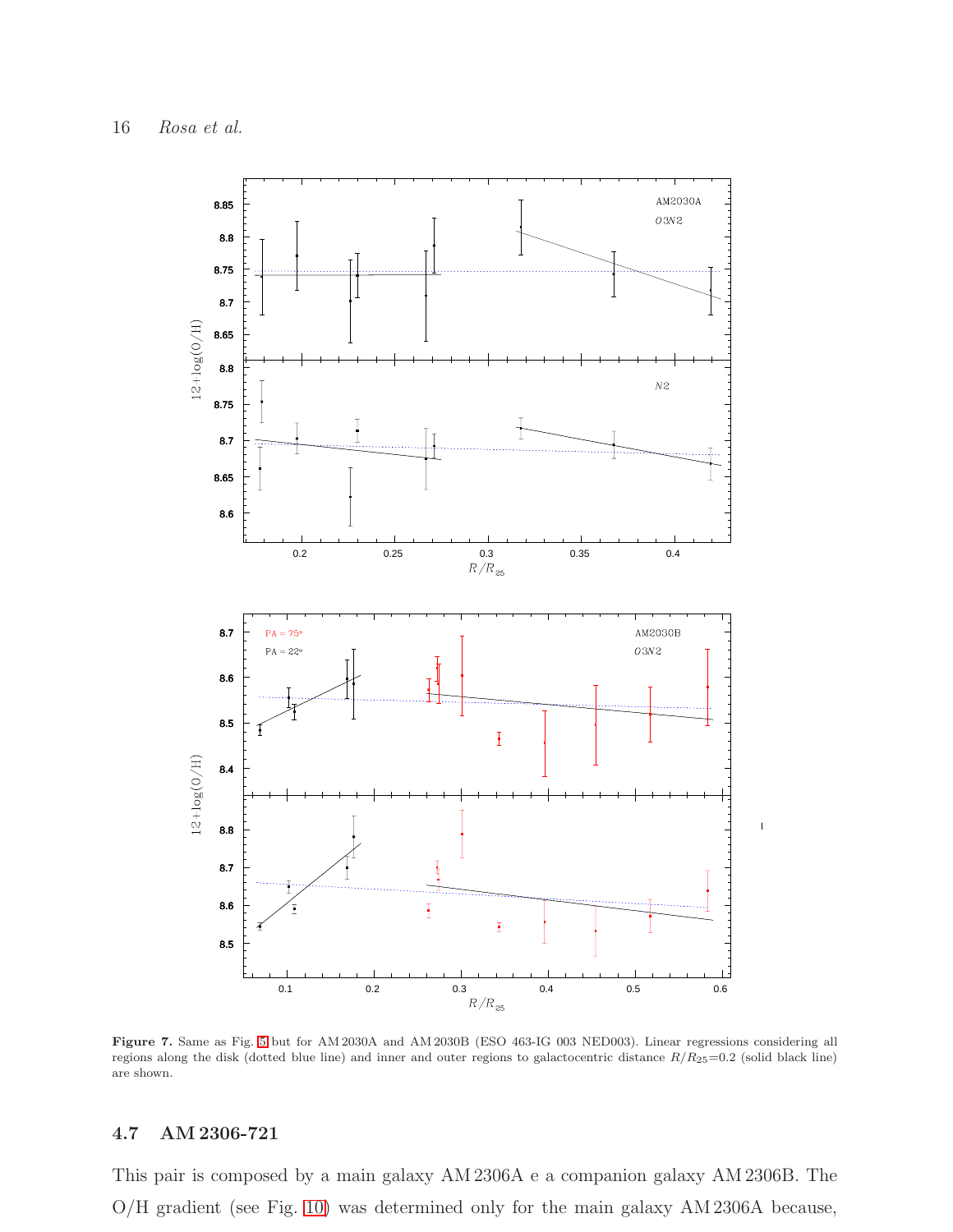

<span id="page-16-1"></span>Figure 8. Same as Fig. [5](#page-12-0) but for AM 2058A.

for its companion, AM 2306B, the presence of gas shock excitation along the disk was found (see Paper I). We found by using the N2 index a slope of −0.40±0.05 and a central value  $12 + \log(O/H) = 8.81 \pm 0.02$  dex. Using the O3N2 index the values  $-0.57 \pm 0.06$  and  $8.83 \pm 0.02$ dex were found.

#### 4.8 AM 2322-821

In Fig. [11](#page-19-0) the O/H distributions along the disk of the pair of galaxies AM 2322A and AM 2322B are shown. For AM 2322A a correction for inclination was performed considering  $i=20^\circ$ . For AM 2322A we obtained by using the N2 index a slope of  $-0.17 \pm 0.01$  and a  $12 + \log(O/H) = 8.79 \pm 0.01$  dex for the central part. From the  $O(3N2)$  index, these values were found to be  $-0.19 \pm 0.01$  and 8.77±0.01 dex. For the secondary object AM 2322B, the use of the N2 yielded  $-0.14 \pm 0.05$  and  $8.57 \pm 0.20$  dex for the central part, while the use of the  $O3N2$  yielded  $-0.07 \pm 0.05$  and  $8.53 \pm 0.20$  dex.

# <span id="page-16-0"></span>5 DISCUSSION

Determinations of the oxygen abundance gradients in interacting galaxies have showed that these are shallower than the ones in isolated galaxies. This result was obtained recently and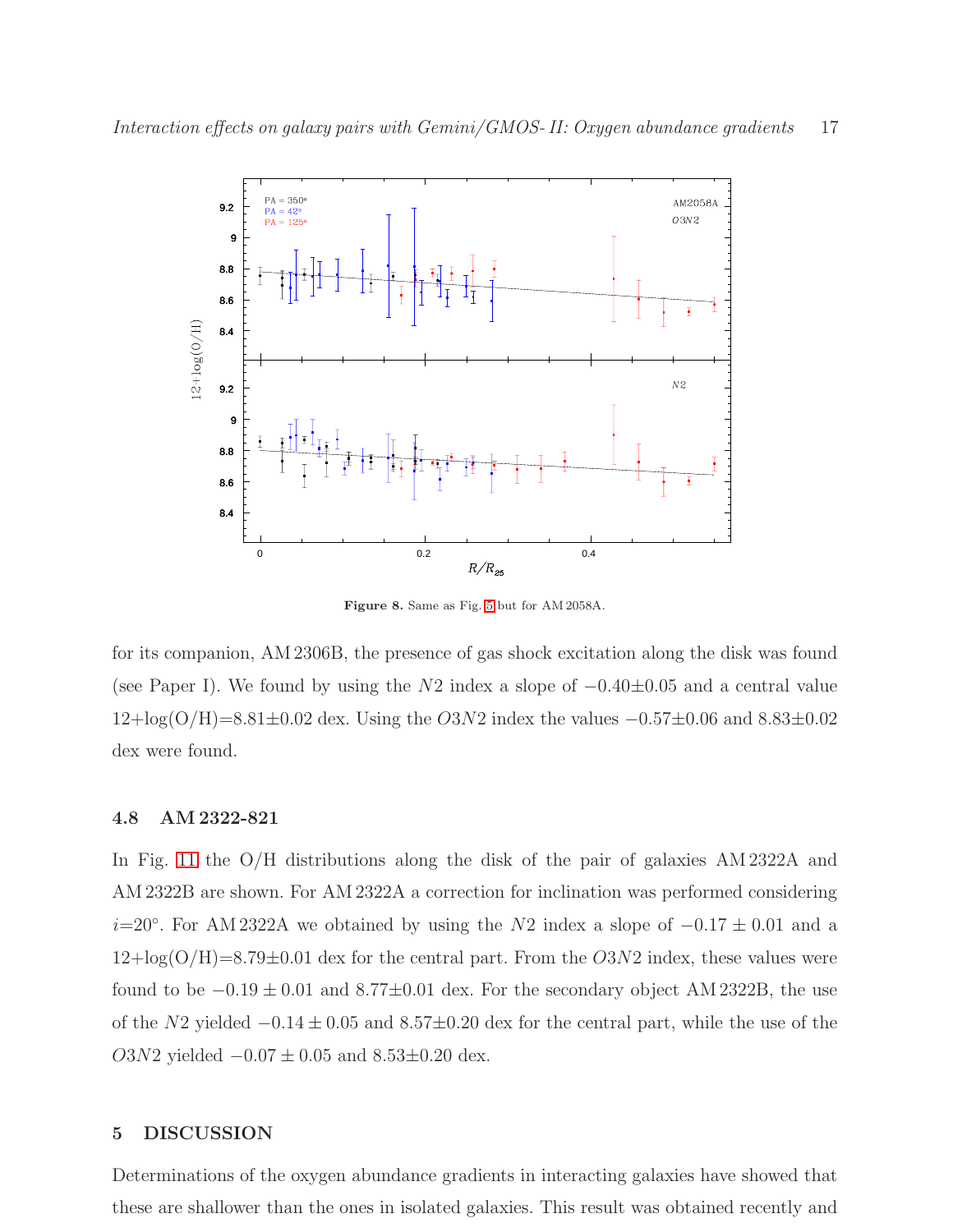

<span id="page-17-0"></span>Figure 9. Same as Fig. [5](#page-12-0) but for AM 2229A.

few works have addressed this subject. In what follow some works in this directions are summarized.

(i) [Krabbe et al. \(2008\)](#page-27-8) obtained long slit spectroscopy data with the Gemini/GMOS of the two components (A and B) of the galaxy pair AM 2306-721. These authors used a comparison between the observed emission-line ratio intensities  $(R_{23} \text{ and } |OII|\lambda3727/|OIII|\lambda5007;$ see [McGaugh 1991\)](#page-27-21) and those predicted by photoionization models to determine the metallicity gradient. Krabbe and collaborators found a clear gradient for the most massive object of the pair, AM 2306A, while for AM 2306B an oxygen abundance relatively homogeneous across the disc was found.

(ii) [Kewley et al. \(2010\)](#page-27-10) selected 5 sets of close pairs with separation between 15-25 kpc from the sample of [Barton et al. \(2000\)](#page-26-13) and obtained spectra for 12-40 star-forming regions in 8 of the close pair galaxies with the Keck Low-Resolution Imaging Spectrograph. This work was the first systematic investigation about metallicity gradients in close pairs. [Kewley et al. \(2010](#page-27-10)) found that the metallicity gradients in their sample are significantly shallower than gradients in isolated spiral galaxies. They used a theoretical calibration between the [N II] $\lambda$ 6584/[O II] $\lambda$ 3727 emission-line ratio and the metallicity.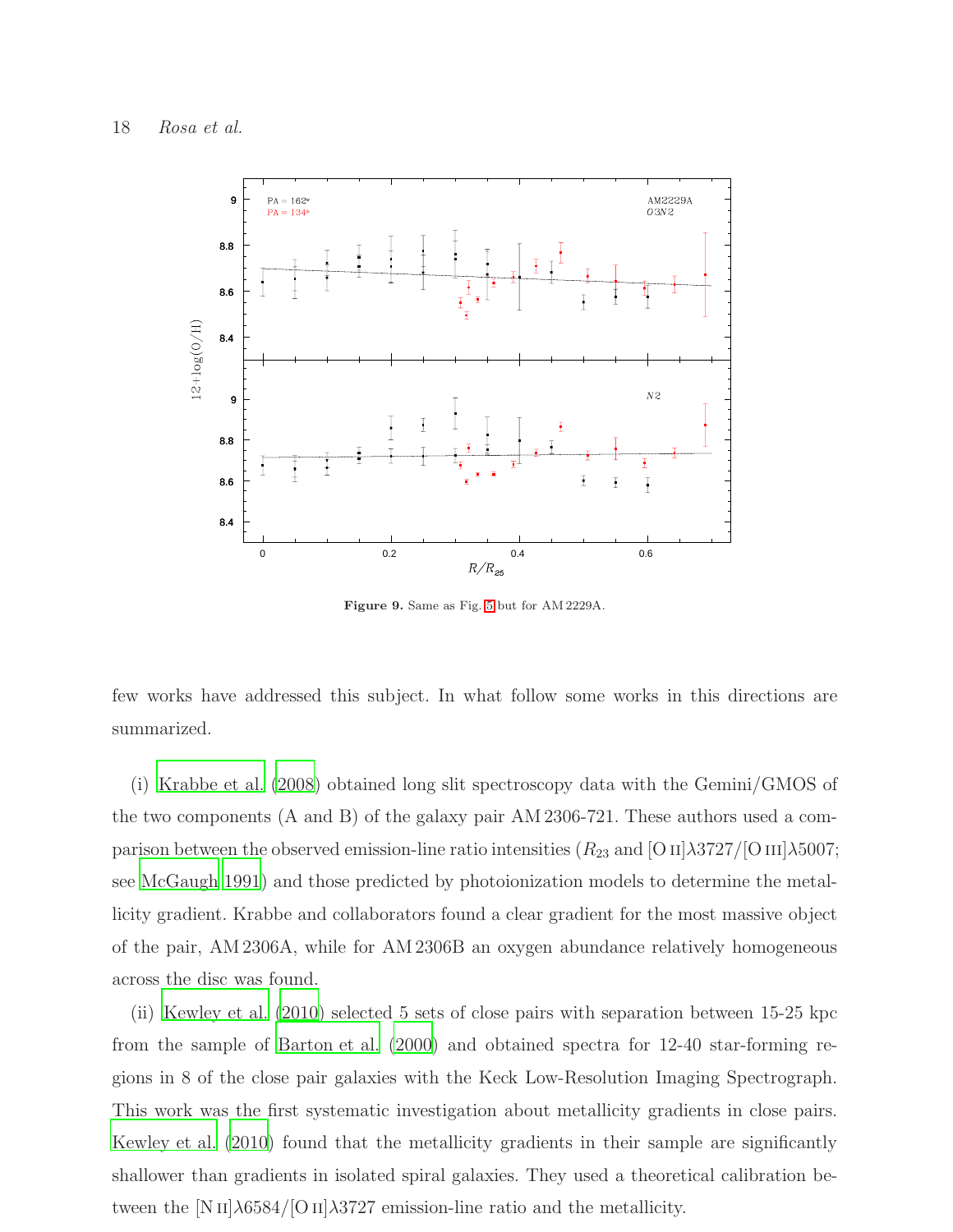

<span id="page-18-0"></span>Figure 10. Same as Fig. [5](#page-12-0) but for AM 2306A.

(iii) [Krabbe et al. \(2011](#page-27-9)) obtained spectroscopic data of the two components (A and B) of the system AM 2322-821 with the Gemini/GMOS. The oxygen gradient was derived following the same procedure than in [Krabbe et al. \(2008](#page-27-8)) and a flat oxygen gradient was derived for both galaxies.

(iv) [Bresolin et al. \(2012](#page-26-19)), who used the Focal Optical Reducer and Spectrograph (FORS2) attached to the Very Large Telescope, obtained optical spectroscopy of H ii regions belonging to NGC 1512. This galaxy has a companion, NGC 1510, separated by about 13.8 kpc. A flatten radial abundance gradient was also obtained by using several calibrations based on strong lines, as well as some oxygen abundance determinations using the  $T_e$ -method.

(v) [Torres-Flores et al. \(2014\)](#page-29-6) obtained Gemini/GMOS spectroscopic data of the interacting galaxy NGC 92, which is part of a compact group and displays an extended tidal tail. [Torres-Flores et al. \(2014\)](#page-29-6) used calibrations of the N2, O3N2 and  $[Ar\,{\rm III}]$  $\lambda$ 7136/ $[O\,{\rm III}]$  $\lambda$ 5007 indexes proposed by [Pettini & Pagel \(2004\)](#page-28-16) and Stasinska (2006) to estimate the O/H abundance. Torres-Flores and collaborators found that most of the regions in NGC 92 present a similar oxygen abundance, which produces an almost flat metallicity gradient, with a possible break in this gradient for the galactocentric distance of  $\sim$  10 kpc.

 $(vi)$  Most recently, Sanchez et al.  $(2014)$ , based on the largest and better defined statistical sample of galaxies yielded by the CALIFA survey, compared the O/H abundance gradient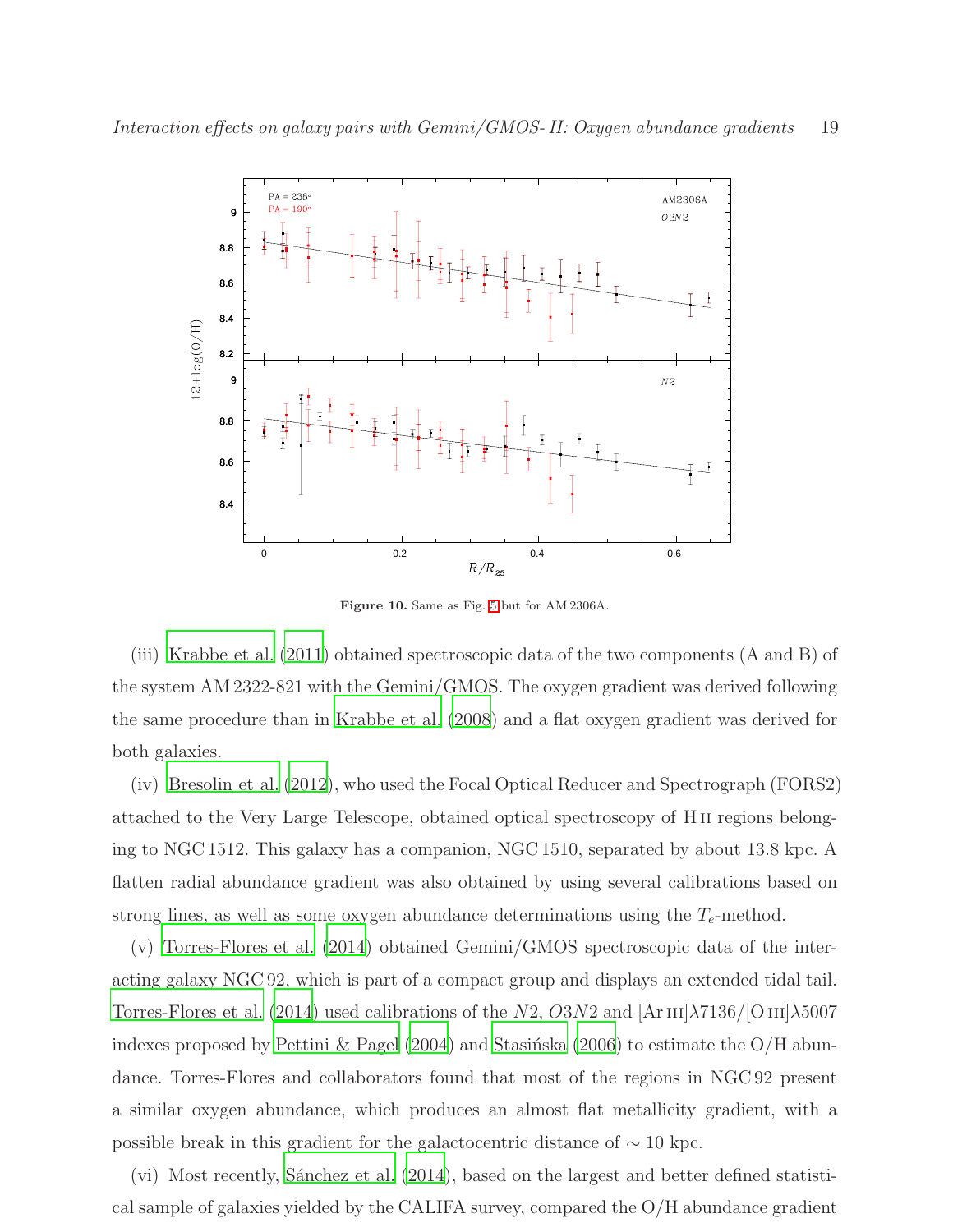

<span id="page-19-0"></span>Figure 11. Same as Fig. [5](#page-12-0) but for AM 2322A and AM 2322B.

of about 300 nearby galaxies, with more than 40 mergers/interacting systems, being half of them galaxy pairs. Sánchez et al. (2014) found, for the first time, a clear statistical evidence of a flattening in the abundance gradients in the interacting systems at any interaction stage, in agreement with the previous results.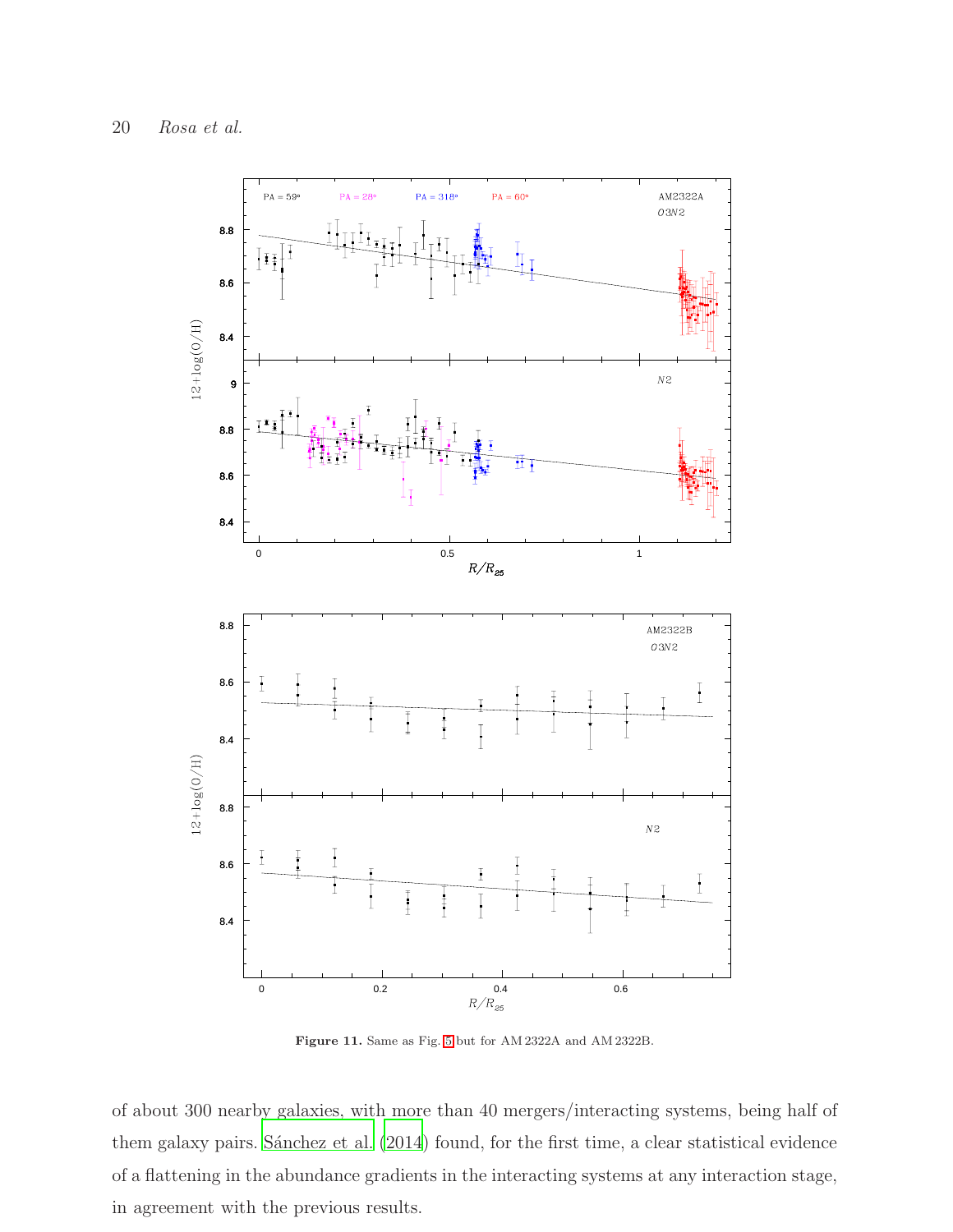From the literature summarized above it can be seen that oxygen gradients have been determined for close pairs or mergers systems mainly using different strong emission-line calibrations and some few determinations using the  $T_e$ -method. In this paper, we performed a new determination of the O/H gradients for the galaxies AM 2306A and AM 2322A-B previously studied by [Krabbe et al. \(2008,](#page-27-8) [2011](#page-27-9)) and presented an analysis of eight more galaxies in close pairs. In Fig. [12](#page-21-0) the oxygen gradients from N2 derived for our sample, for the galaxies in the pairs from the literature cited above, and for four isolated ones, also from the literature, are shown. We can see that the oxygen gradients derived for the objects in our sample are shallower than the ones in isolated spirals. Although most of the slopes of these gradients are in consonance with the ones obtained by [Kewley et al. \(2010\)](#page-27-10), we found lower O/H abundances for the central parts of the galaxies. This is due to the oxygen abundance estimations via theoretical calibrations, such as the one used by [Kewley et al. \(2010](#page-27-10)), yield higher values than the ones from calibrations based on oxygen estimations via  $T_e$ -method (see, for example, [Dors & Copetti 2005\)](#page-26-28). [Krabbe et al. \(2008\)](#page-27-8), [Kewley et al. \(2010\)](#page-27-10) and most recently, Sánchez et al. (2014), interpreted the absence of abundance gradient in interacting galaxies as being due to the mixing produced by low-metallicity gas from the outer parts with the metal-rich gas of the centre of the galaxy. Here we confirmed this result by increasing the sample of objects.

As we pointed out in Sect. [4,](#page-9-0) a flattening in the oxygen gradient was found in the outer part of AM 1256B from  $R/R_{25} \approx 0.35$   $(R \approx 8.5 \text{ kpc})$ , AM 1219A from  $R/R_{25} \approx 0.5$  $(R \approx 7.6 \text{ kpc})$  and AM 2030B from  $R/R_{25} \approx 0.2 (R \approx 2.7 \text{ kpc})$ . In the case of AM 1219A and AM 1256B the inner gradients have negative slopes while AM 2030B presents a positive inner gradient. In contrast, AM 2030A has a positive-slope outer gradient while the inner one is almost compatible with a flat behaviour, with the break at about  $R/R_{25} \approx 0.3$  $(R \approx 5 \text{ kpc})$ . However, if we take into account the errors in the measurements, in the latter case the slope of the outer gradient is also compatible with zero, although due to the low number of H<sub>II</sub> regions in the outer zone we are not able to give a conclusion. The flattening in the oxygen gradients in the outer part were also found for either individual galaxies [\(Rosales et al. 2011;](#page-28-23) [Torres-Flores et al. 2014](#page-29-6); [Bresolin et al. 2012;](#page-26-19) [Marino et al. 2012;](#page-27-22) [Miralles-Caballero et al. 2014](#page-27-7); [Martin & Roy 1994;](#page-27-23) [Zahid & Bresolin 2011](#page-29-8); [Bresolin et al.](#page-26-10) [2009;](#page-26-10) [Goddard et al. 2011](#page-27-24); Rodríguez-Baras et al. 2014), a small sample of interacting galax-ies [\(Werk et al. 2011\)](#page-29-9), a large sample of objects (Sánchez et al. 2014, [2012\)](#page-28-7), or even for the Milky Way [\(Esteban et al. 2013](#page-26-3)). Basically, there are four theoretical scenarios to explain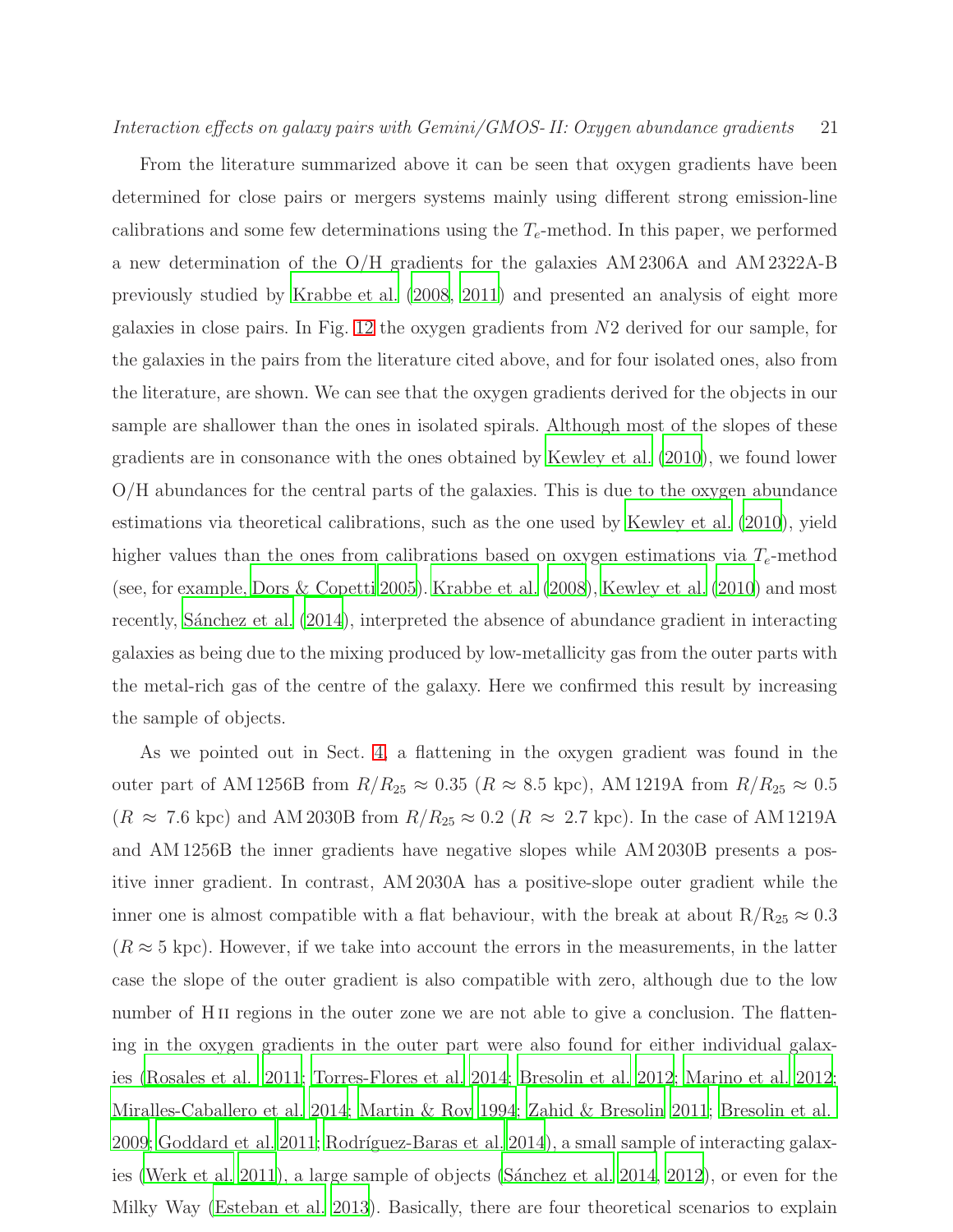

<span id="page-21-0"></span>Figure 12. Metallicity gradients from N2 for our sample. The gradients for AM 1219B and AM 1054B, derived with few points (see text), are not shown. For comparison, we show the metallicity gradients for the isolated galaxies M 101, Milk Way, M 83, NGC 300, whose the data were taken from [Kennicutt et al. \(2003](#page-27-15)), [Shaver et al. \(1983](#page-28-25)), [Bresolin et al.](#page-26-29) [\(2005](#page-26-29)), and [Bresolin et al. \(2009](#page-26-10)), respectively; and eight interacting galaxies presented by [Kewley et al. \(2010](#page-27-10)), NGC 92 [\(Torres-Flores et al. 2014](#page-29-6)) and NGC 1512 [\(Bresolin et al. 2012\)](#page-26-19).

the flattening of the oxygen abundance gradients at a given galactocentric distance. (i) The pumping out effect of corotation, which produces gas flows in opposite directions on the two sides of the resonance, yielding a minimum metallicity (Scarano & Lépine 2013) and SFR [\(Mishurov et al. 2002\)](#page-28-27). (ii) A decrease of the star-formation efficiency as proposed by [Esteban et al. \(2013](#page-26-3)). (iii) The accretion of pristine gas [\(Marino et al. 2012](#page-27-22); Sánchez et al. [2014\)](#page-28-5). (iv) The bar presence (e.g. [Zaritsky et al. 1994](#page-29-3); [Martin & Roy 1994\)](#page-27-6). The data in our sample only allow us to investigate the bar presence and the star formation rate along the galactic disks. Inspection in the GMOS-S  $r'$  acquisition images of AM 1256B, AM 1219A, AM 2030A and AM 2030B do not reveal the presence of any bar. Moreover, Sánchez et al.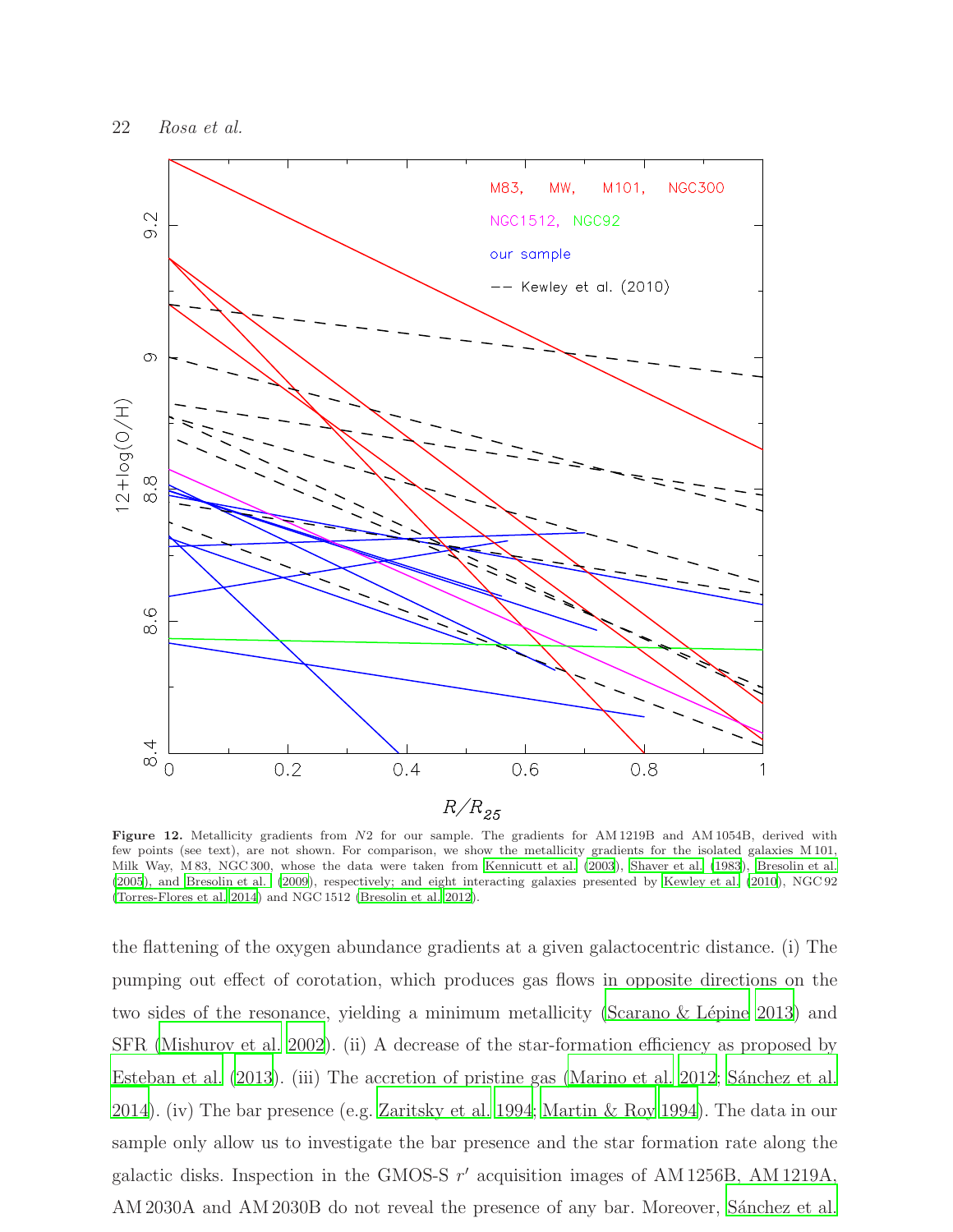Interaction effects on galaxy pairs with Gemini/GMOS- II: Oxygen abundance gradients 23 [\(2014\)](#page-28-5), investigated the effects of bars in the abundance gradients for the objects observed in the CALIFA survey. Sánchez et al.  $(2014)$  did not found differences in statistical terms between the slope of the abundance gradient for barred galaxies and the one for other objects. Therefore, we excluded the bar presence as the explanation for the flattening found in these four interacting galaxies of our sample.

To investigate if there is a minimum of SFR at the break region, we used the H $\alpha$  flux measured in our observation and the relation given by [Kennicutt \(1998\)](#page-27-25)

$$
SFR(M_{\odot}/yr) = 7.9 \times 10^{-42} L(H\alpha)(\text{erg/s}).
$$
\n(3)

Since the absolute flux of  $H\alpha$  was not obtained, our SFR values must be interpreted as a relative estimation and the present analysis is only useful to study the behavior of SFR along the AM 1256B, AM 1219A, AM 2030A and AM 2030B disks. In Fig. [13](#page-23-0) the SFR versus  $R/R_{25}$ for the galaxies above are shown, the inner region where the steeper gradient was found is indicated. For two objects, AM 1219A and AM 2030B, we can see that the SFR minimum values are located very close to the regions where the oxygen gradient breaks, in agreement with [Esteban et al. \(2013\)](#page-26-3). Only for the former we also found a minimum in the estimated metallicities indicating that this break zone could be associated with a corotation radius, as pointed out by [Mishurov et al. \(2002](#page-28-27)). For the other two objects, AM 1256B and AM 2030A, the breaks in the abundance gradients are located very close to the SFR maximum.

Another important issue is the behavior of the ionization parameter U with the metallicity. Basically, U represents the dimensionless ratio of the ionizing photon density to the electron density and it is defined as  $U = Q_{ion}/4\pi R_{in}^2 n c$ , where  $Q_{ion}$  is the number of hydrogen ionizing photons emitted per second by the ionizing source,  $R_{\rm in}$  is the distance from the ionization source to the inner surface of the ionized gas cloud (in cm),  $n$  is the particle density (in cm<sup>−</sup><sup>3</sup> ), and c is the speed of light. Therefore, due to the gas flow along the disk of interacting galaxies yield high values of electron density when compared to the ones found in isolated star-forming regions (Paper I), it is expected to find low U values in the H $\scriptstyle\rm II$ regions located in our sample. To verify that, we used the spectroscopic data presented in Table [3](#page-7-2) and the relation

<span id="page-22-0"></span>
$$
\log U = -1.66 \, (\pm 0.06) \times S2 - 4.13 \, (\pm 0.07), \tag{4}
$$

taken from [Dors et al. \(2011\)](#page-26-25), where  $S2 = \log(|S_{II}|(\lambda 6717, \lambda 6731)/\text{H}\alpha)$ . This equation is valid for  $-1.5 \le \log U \le -3.5$  and estimations out of this range were not considered. These U estimations are plotted in Fig. [14](#page-24-1) versus the  $O/H$  abundances determined from  $N2$  for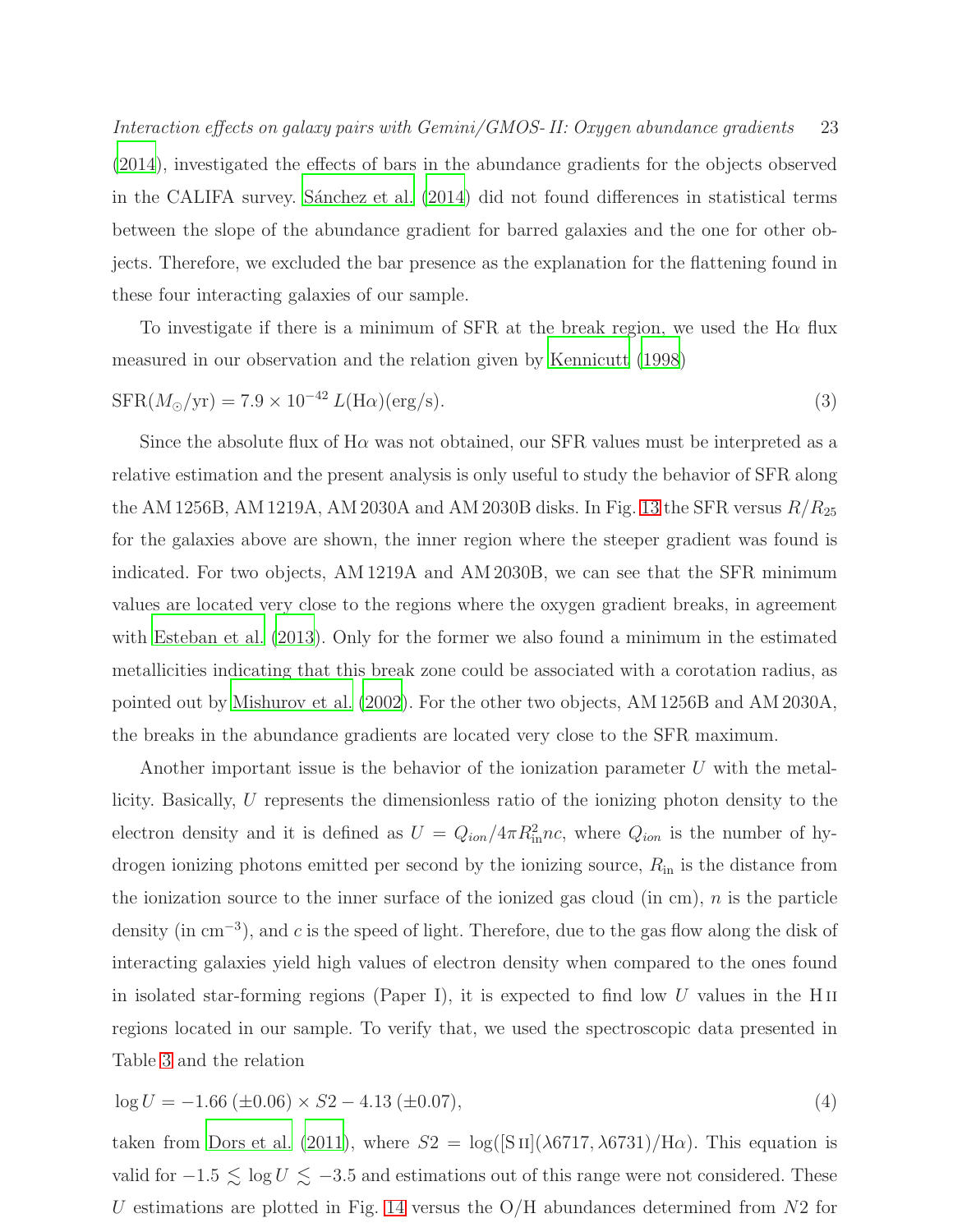

<span id="page-23-0"></span>Figure 13. SFR vs. the galactocentric distance  $(R/R_{25})$  for AM 1256B, AM 1219A, AM 2030B and AM 2030A. The dotted line separates the inner region where the steeper gradient was found (see text).

our sample, for H ii regions in the interacting galaxy NGC 1512 observed by [Bresolin et al.](#page-26-19) [\(2012\)](#page-26-19) as well as estimations for star-forming regions in isolated galaxies obtained using the same calibrations and the data compiled by [Dors et al. \(2011](#page-26-25)). Also, the CALIFA data (Sánchez et al. 2012) for about 300 galaxies of any morphological type are included in this analysis. It can be seen that H II regions located in interacting galaxies do not present the lowest  $U$  values. However, there is a clear correlation indicating that the highest abundances are found in those regions of galaxies with lower ionization strength (see also [Freitas-Lemes et al.](#page-26-30) [2013;](#page-26-30) Pérez-Montero 2014). In fact, H  $\mu$  regions located in the center of galaxies are more evolved (from their H $\alpha$  equivalent with) than the ones located in the outersticks regions, as pointed by Sánchez et al. (2012), having lower ionization strengths and higher, respectively.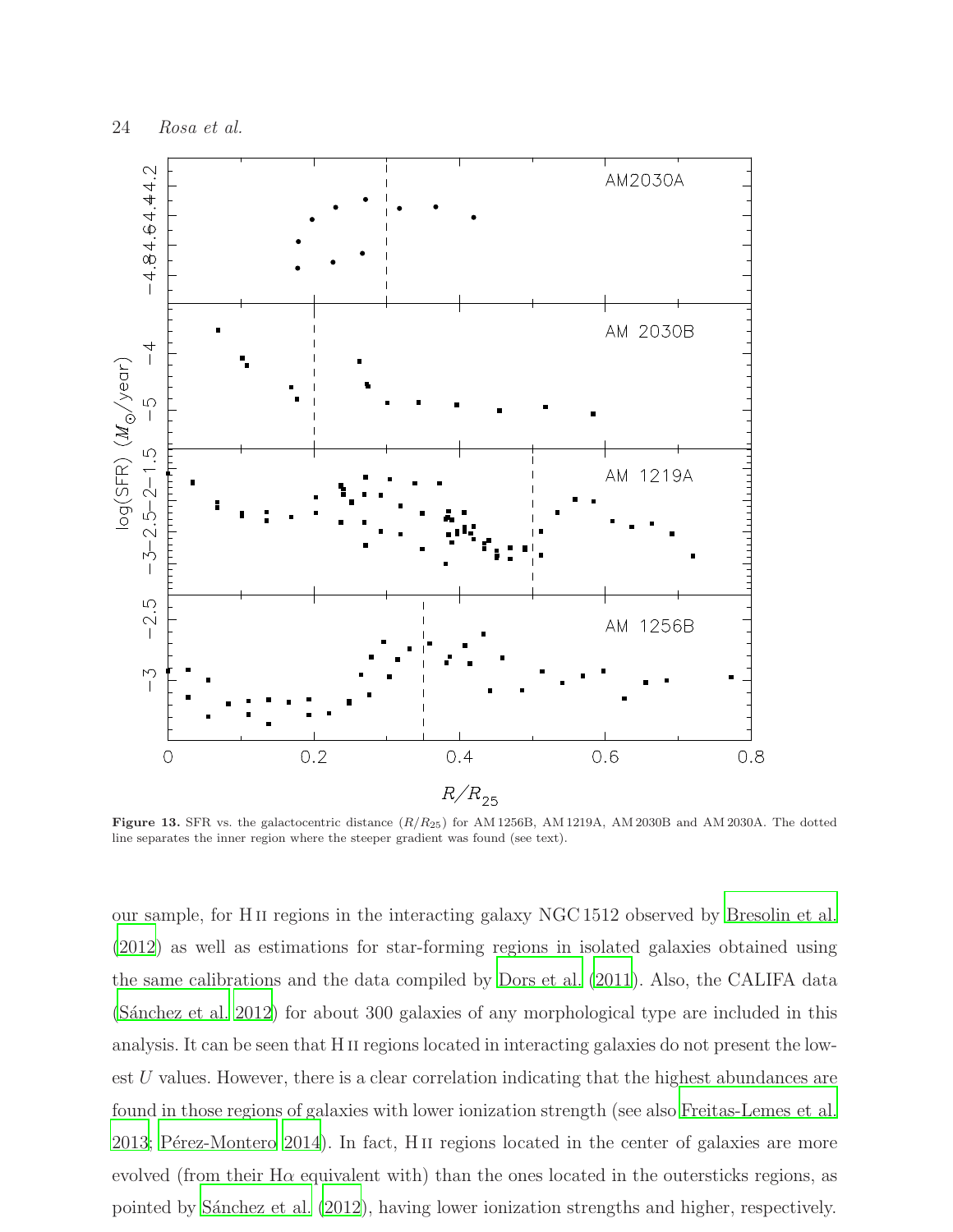

<span id="page-24-1"></span>Figure 14. Ionization parameter  $U$  vs. the oxygen abundance of H<sub>II</sub> regions belonging to spiral galaxies from the CALIFA survey, isolated galaxies (data taken from [Dors et al. 2011](#page-26-25)), NGC 1512 [\(Bresolin et al. 2012](#page-26-19)), and our sample as indicated. Estimations of  $O/H$  and U were obtained using Eqs. [1](#page-8-1) and [4,](#page-22-0) respectively.

# <span id="page-24-0"></span>6 CONCLUSIONS

We presented an observational study about the oxygen gradient abundance in interacting galaxies. Long-slit spectra in the range  $4400-7300$  Å were obtained with the Gemini Multi-Object Spectrograph at Gemini South (GMOS) for eleven galaxies in eight close pairs. Spatial profiles of oxygen abundance (used as metallicity tracer) in the gaseous phase along galaxy disks were obtained using calibrations based on strong emission-lines (N2 and O3N2). We found oxygen gradients significantly flatter for all galaxies in the close pairs of our sample than the ones found in isolated spiral galaxies. For four objects of our sample, AM 1219A, AM 1256B, AM 2030A and AM 2030B we found a clear break in the oxygen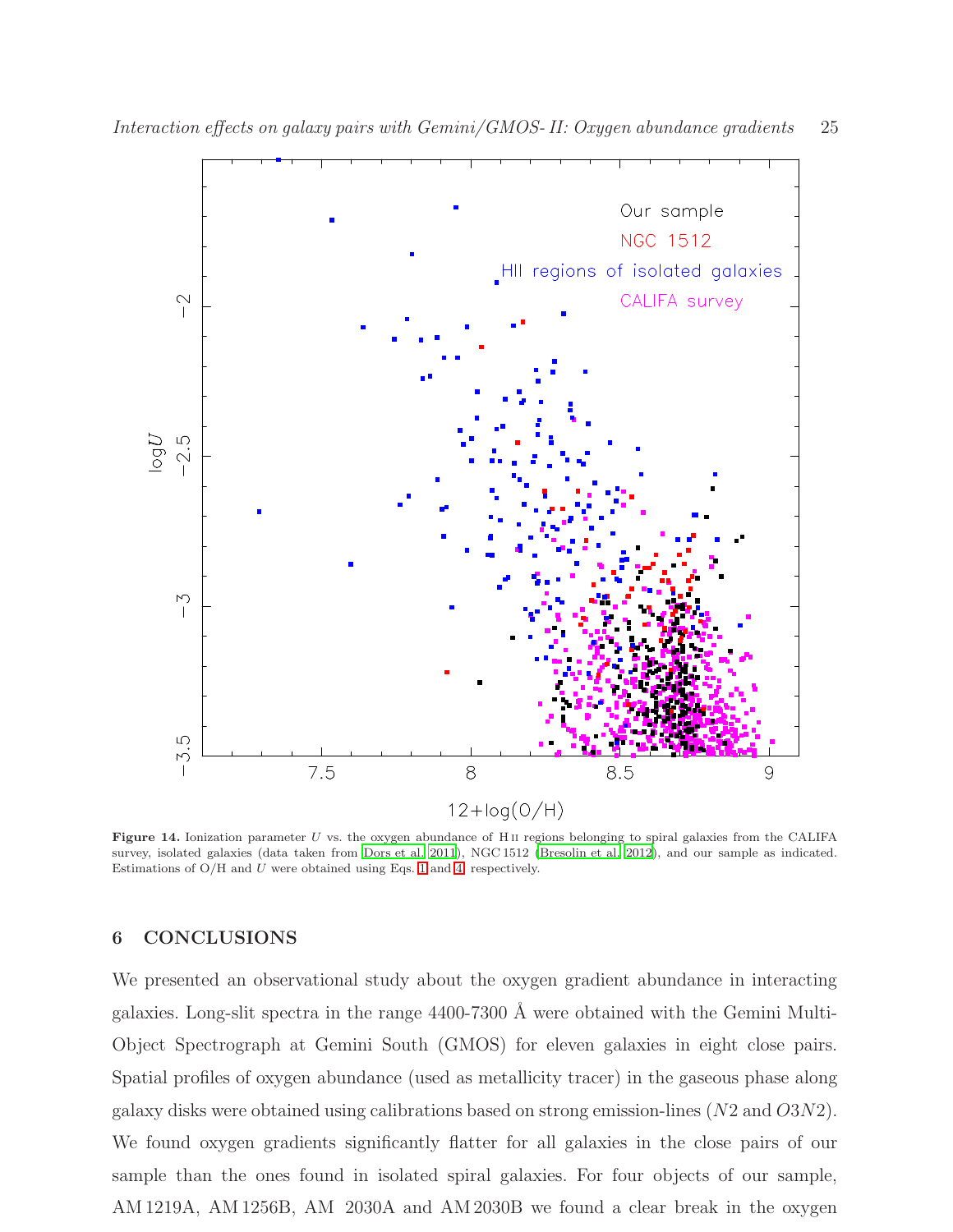# 26 Rosa et al.

abundance at galactocentric distances  $R/R_{25}$  of about 0.5, 0.35, 0.3, 0.2, respectively. For two objects, AM 1219A and AM 1256B, we found negative slopes for the inner gradients, and for AM 2030B we found a positive one. In all these three cases they show a flatter behaviour to the outskirts of the galaxies. In the case of AM 2030A, we found a positiveslope outer gradient while the inner one is almost compatible with a flat behaviour. This result is not concluding due to the small number of measured H<sub>II</sub> regions mainly for the outer part. We found a decrease of star formation efficiency in the zone that corresponds to the oxygen abundance gradient break for AM 1219A and AM 2030B. Moreover, in the case of AM 1219A we also found a minimum in the estimated metallicities indicating that this break zone could be associated with a corotation radius. For the other two galaxies that present a gradient break, AM 1256B and AM 2030A, we found a maximum for the SFR but not an extreme oxygen abundance value. It must be noted that for all these four interacting systems the extreme SFR values are located very close to the oxygen gradient break zones. The flattening in the oxygen abundance gradients could be interpreted as being a chemical enrichment due to induced star formation by gas flows along the disks. We have found that H ii regions located in close pairs of galaxies follow the same relation between the ionization parameter and the oxygen abundance as those regions in isolated galaxies.

#### ACKNOWLEDGEMENTS

Based on observations obtained at the Gemini Observatory, which is operated by the Association of Universities for Research in Astronomy, Inc., under a cooperative agreement with the NSF on behalf of the Gemini partnership: the National Science Foundation (United States), the Science and Technology Facilities Council (United Kingdom), the National Research Council (Canada), CONICYT (Chile), the Australian Research Council (Australia), Minist´erio da Ciencia e Tecnologia (Brazil), and SECYT (Argentina). D. A. Rosa, O. L. Dors Jr and A. C. Krabbe thanks the support of FAPESP, process 2011/08202-6, 2009/14787-7 and 2010/01490-3, respectively. We also thank to the anonymous referee for her/his careful and constructive revision of this manuscript.

# REFERENCES

<span id="page-25-1"></span><span id="page-25-0"></span>Alonso-Herrero, A., Rosales-Ortega, F. F., S´anchez, S. F. et al. 2012, MNRAS, 425, L46 Alloin, D., Collin-Souffrin, S., Joly, M., Vigroux, L., 1979, A&A, 78, 200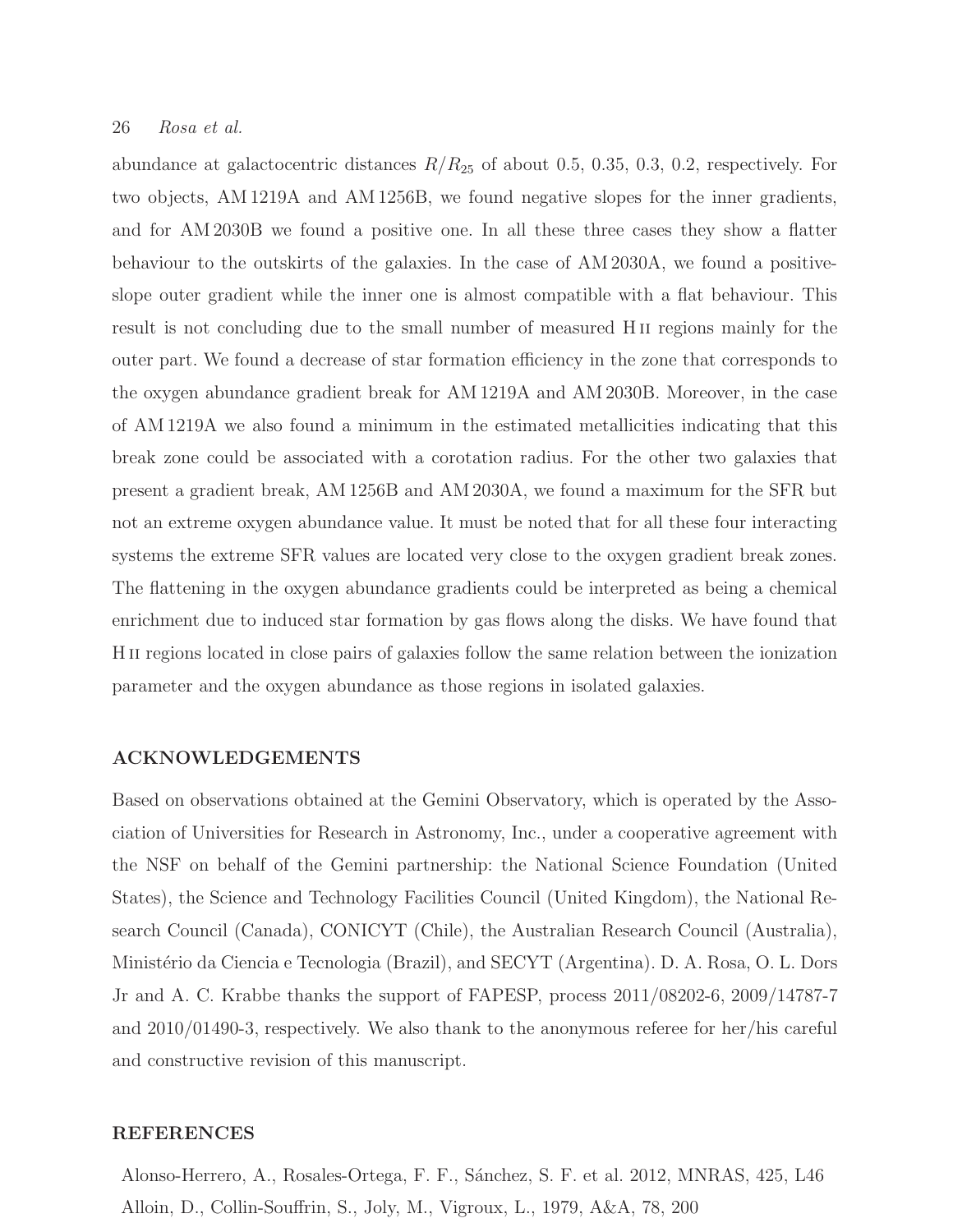- Interaction effects on galaxy pairs with Gemini/GMOS- II: Oxygen abundance gradients 27
- <span id="page-26-1"></span>Andrievsky, S. M., Kovtyukh, V. V., Luck, R. E. et al. 2002, A&A, 392, 491
- <span id="page-26-8"></span><span id="page-26-2"></span>Andrievsky, S. M., Luck, R. E., Martin, P., L´epine, J. R. D. 2004, A&A, 413, 159
- Athanassoula, E. 1992, MNRAS, 259, 345
- <span id="page-26-7"></span>Barden, M., Rix, H.-W., Somerville, R.S. et al. 2005, ApJ, 635, 959
- <span id="page-26-13"></span><span id="page-26-12"></span>Barton, E. J., Geller, M. J., Kenyon, S. J. 2000, ApJ, 530, 660
- Bastian, N., Trancho, G., Konstantopoulos I. S., Miller, B. W., 2009, ApJ, 701, 607
- <span id="page-26-15"></span>Bernloehr, K. 1993, A&A, 270, 20
- <span id="page-26-16"></span><span id="page-26-0"></span>Bergvall, N., Laurikainen, E., Aalto, S. 2003, A&A, 405, 31
- <span id="page-26-19"></span>Bragaglia, A., Sestito, P., Villanova, S. et al. 2008, A&A, 480, 79
- <span id="page-26-26"></span>Bresolin, F., Kennicutt R. C., Ryan-Weber E., 2012, ApJ, 750, 122
- Bresolin, F. 2011, ApJ, 730, 129
- <span id="page-26-29"></span>Bresolin, F., Gieren, W., Kudritzki, R. -P. et al. 2009, ApJ, 700, 309
- Bresolin, F., Schaerer, D., González Delgado, R. M., Stasińska, G. 2005, A&A, 441, 981
- <span id="page-26-5"></span>Boissier, S., & Prantzos, N. 2000, MNRAS, 312, 398
- <span id="page-26-6"></span>Bell, E. F., de Jong, R. S. 2000, MNRAS, 312, 497
- <span id="page-26-10"></span>Bresolin, F., Ryan-Weber, E., Kennicutt, R. C., Goddard, Q. 2009, ApJ, 695, 580
- <span id="page-26-24"></span>Cardelli J. A., Clayton, G. C., Mathis J. S., 1989, ApJ, 345, 245
- <span id="page-26-27"></span>Castellanos, M., Díaz, A. I., Terlevich, E. 2002, MNRAS, 329, 315
- <span id="page-26-11"></span>Chien, L., Barnes, J. E., Kewley, L. J., Chambers, K. C., 2007, ApJ, 660, L105.
- <span id="page-26-23"></span>Cid Fernandes, R., Mateus, A., Sodré, L. et al. 2005, MNRAS, 358, 363
- <span id="page-26-4"></span>Costa, R. D. D., Uchida, M. M. M., Maciel, W. J. 2004, A&A, 423, 199
- <span id="page-26-9"></span>Dalcanton, J. J. 2007, ApJ, 658, 941
- <span id="page-26-17"></span>Di Matteo, P., Bournaud, F., Martig, M. 2008, A&A, 492, 31
- <span id="page-26-21"></span>Donzelli, C. J., Pastoriza, M. G., 1997, ApJS, 111, 181
- <span id="page-26-25"></span>Dors, O. L., Krabbe, A. C., Hägele, G. F., Pérez-Montero, E. 2011, MNRAS, 415, 3616
- <span id="page-26-28"></span>Dors, O. L., & Copetti, M. V. F. 2005, A&A, 437, 837
- <span id="page-26-3"></span>Esteban, C., Carigi, L., Copetti, M. V. F. et al. 2013, MNRAS, 433, 382
- <span id="page-26-14"></span>Ellison S. L., Mendel J. T., Patton D. R., Scudder J. M., 2013, MNRAS, 435, 3627
- <span id="page-26-20"></span>Ferreiro, D. L., & Pastoriza, M. G. 2004, A& A, 428, 837
- <span id="page-26-22"></span>Ferreiro, D. L., Pastoriza, M. G., Rickes, M., 2008, A&A, 481, 645
- <span id="page-26-18"></span>Freedman Woods, D., Geller, M. J., Kurtz, M. J. et al. 2010, AJ, 139, 1857
- <span id="page-26-30"></span>Freitas-Lemes, P., Rodrigues, I, Fáundez-Abans, M., Dors, O. L., Fernandes, I. F. 2013, MNRAS, 427, 2772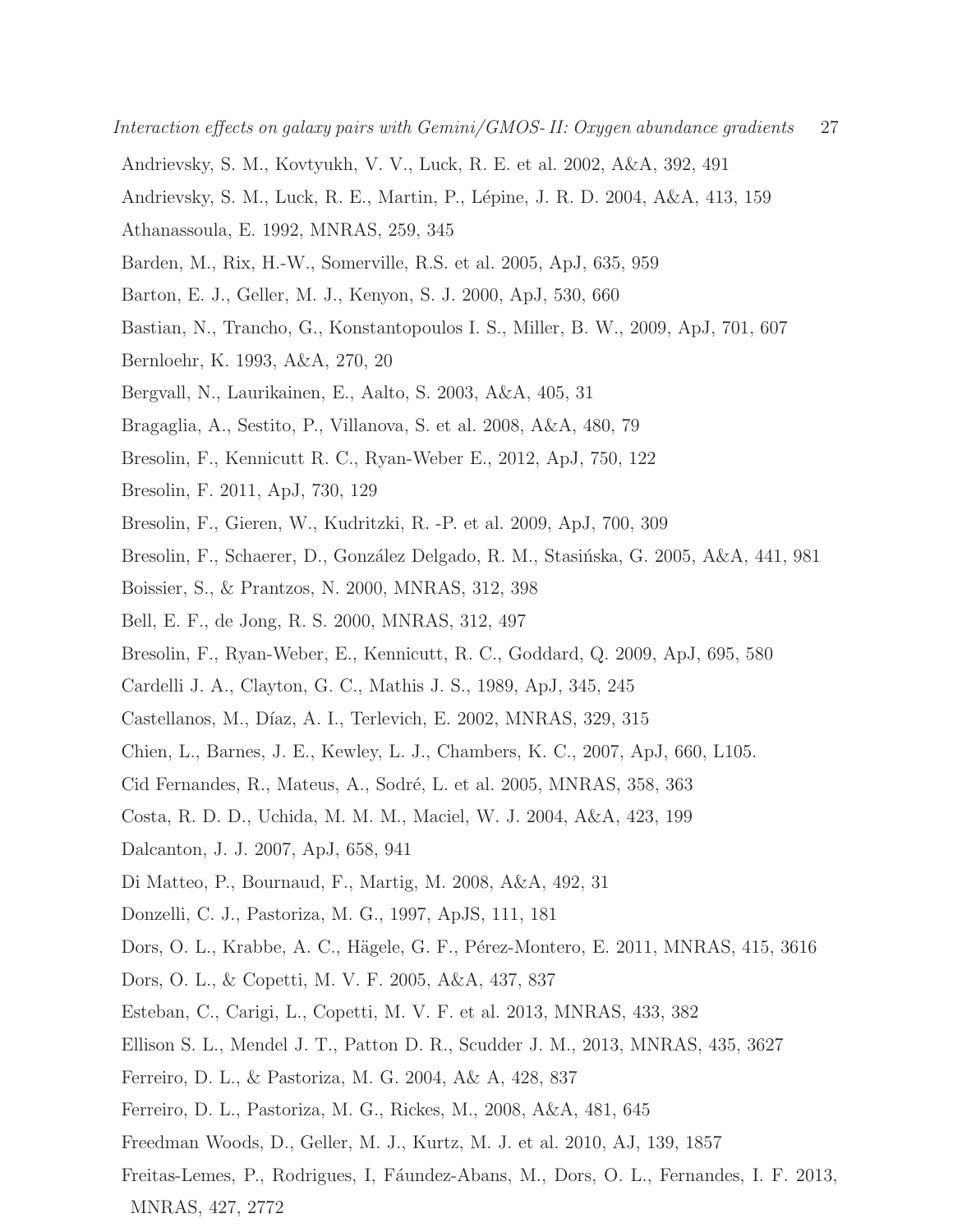28 Rosa et al.

- <span id="page-27-5"></span>Friedli, D., Benz, W., Kennicutt, R. C. 1994, ApJ, 430, L105
- <span id="page-27-16"></span>Garnett, D. R., Shields, G. A., Skillman, E. D., Sagan, S. P. , Dufour, R. J. 1997, ApJ, 489, 63.
- <span id="page-27-24"></span>Goddard, Q. E., Bresolin F., Kennicutt R. C., Ryan-Weber, E. V., Rosales-Ortega, F. F. 2011, MNRAS, 412, 1246
- <span id="page-27-19"></span>Hägele, G. F., Díaz, A. I., Terlevich E. et al. 2008, MNRAS, 383, 209
- <span id="page-27-14"></span>ernandez-Jimenez, J. A., Pastoriza, M. G., Rodrigues, I. et al. 2013, MNRAS, 435, 3342
- <span id="page-27-13"></span>Hummer, D. G., & Storey P. J. 1987, MNRAS, 224, 801
- Hernandez-Jimenez, J. A., Pastoriza, M. G., Rodrigues, I., Krabbe, A. C., Winge, C., Bonatto, C. 2013, MNRAS, 435, 3342
- <span id="page-27-18"></span><span id="page-27-1"></span>López-Sánchez, A. R., & Esteban, C. 2010, A&A, 516, 104
- <span id="page-27-2"></span>Luck, R. E., Gieren, W. P., Andrievsky, S. M. et al. 2003, 401, 939
- <span id="page-27-15"></span>Lemasle, B., Franois, P., Genovali, K. et al. 2013, A&A, 558, 31
- <span id="page-27-25"></span>Kennicutt, R. C., Bresolin, F., Garnett, D. R. 2003, ApJ, 591, 801
- Kennicutt, R. C. 1998, ARAA, 36, 189
- <span id="page-27-10"></span>Kewley, L. J., Rupke, D., Zahid, H. J., Geller, M. J., Barton, E. J., 2010, ApJ, 721, L48
- <span id="page-27-20"></span>Kewley, L. J., & Ellison, S. L., 2008, ApJ, 681, 1183
- <span id="page-27-12"></span>Krabbe, A. C., Rosa, D. A., Dors, O. L. et al. 2014, MNRAS, 437, 1155
- <span id="page-27-9"></span>Krabbe, A. C., Pastoriza, M. G., Winge, C. et al. 2011, MNRAS, 416, 38
- <span id="page-27-8"></span>Krabbe, A. C., Pastoriza, M. G., Winge, C., Rodrigues, I., Ferreiro, D. L. 2008, MNRAS, 389, 1593
- <span id="page-27-3"></span>Maciel, W. J., & Costa, R. D. D. 2009, in IAU Symposium, Vol. 254, IAU Symposium, ed. J. Andersen, Nordströara, B. m, & J. Bland-Hawthorn, 38P
- <span id="page-27-4"></span>MacArthur, L. A., Courteau, S., Bell, E., Holtzman, J. A. 2004, ApJS, 152, 175
- <span id="page-27-21"></span>McGaugh, S. S. 1991, ApJ, 380, 140
- <span id="page-27-0"></span>Magrini, L., Sestito, P., Randich, S., Galli, D. 2009, A&A, 494, 95
- <span id="page-27-22"></span>Marino, R. A., Gil de Paz, A., Castillo-Morales, A. et al. 2012, ApJ, 754, 61
- <span id="page-27-17"></span>Marino, R. A., Rosales-Ortega, F. F., Sánchez, S. F. et al. 2013, A&A, 559, 114
- <span id="page-27-23"></span>Martin, P., & Roy, J. R. 1995, ApJ, 445, 161
- <span id="page-27-6"></span>Martin, P., & Roy, J. R. 1994, ApJ, 424, 599
- <span id="page-27-7"></span>Miralles-Caballero, D., Díaz, A. I., Rosales-Ortega, F. F., Pérez-Montero, E., Sánchez, S. F. 2014, MNRAS, 440, 2265
- <span id="page-27-11"></span>Mihos, J. C., Bothun, G. D., Richstone, D. O. 2010, ApJ, 418, 82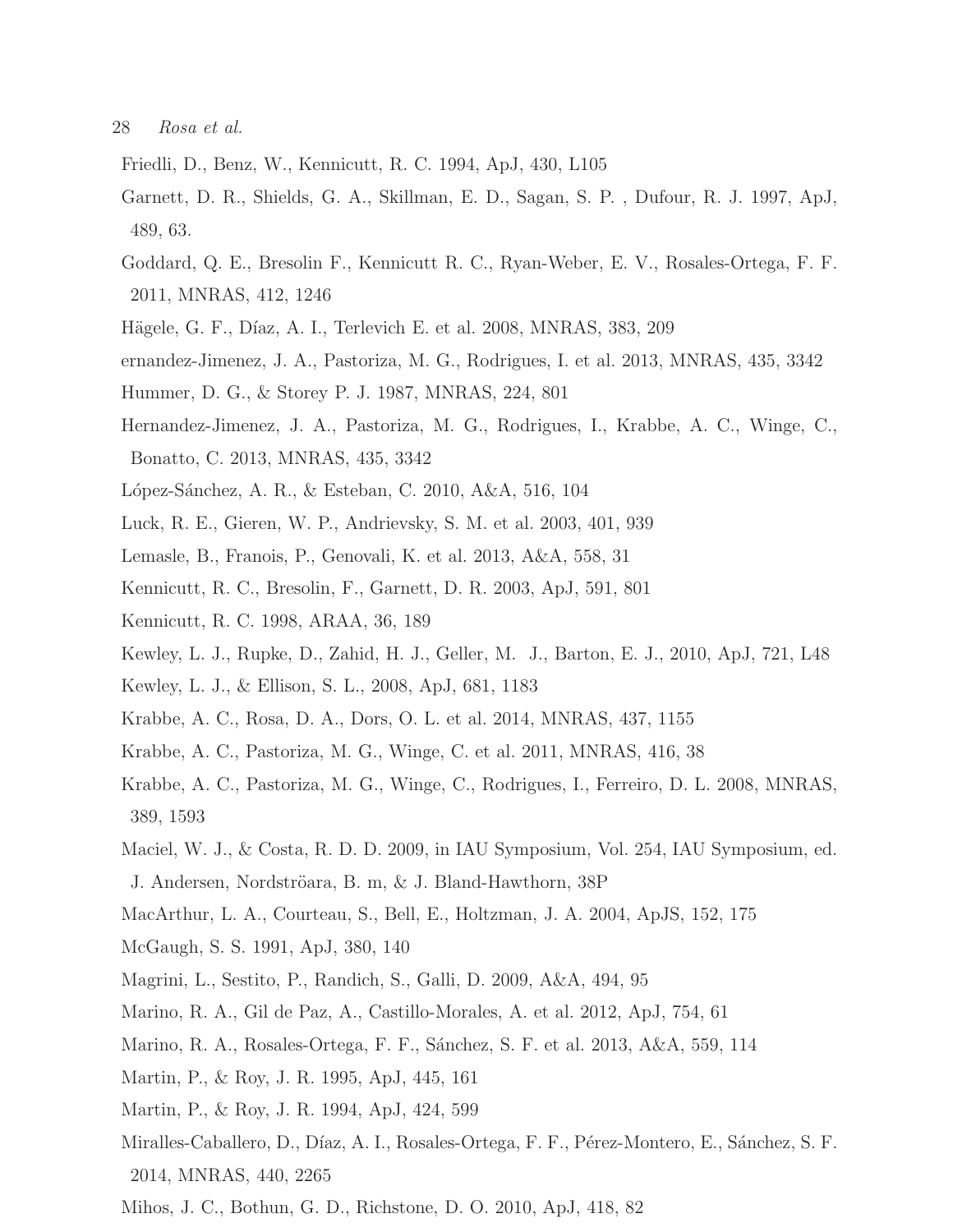- <span id="page-28-27"></span><span id="page-28-2"></span>Mishurov, Y. N., Lépine, J. R. D., Acharova, I. A., 2002, ApJ, 571, L113
- Mólla, M., & Díaz, A. I. 2005, MNRAS, 358, 521
- <span id="page-28-4"></span>Mu˜noz-Mateos, J. C., Gil de Paz, A., Boissier, S. et al. 2007, ApJ, 658, 1006
- <span id="page-28-9"></span>Nikolic, B., Cullen, H., Alexander, P., 2004, MNRAS, 355, 874
- <span id="page-28-11"></span><span id="page-28-10"></span>Lambas, D. G., Tissera, P. B., Alonso, M. S., Coldwell, G. 2003, MNRAS, 346, 1189
- <span id="page-28-12"></span>Patton, D. R., Ellison, S. L., Simard, L. et al. 2011, MNRAS, 412, 591
- <span id="page-28-13"></span>Paturel, G., Petit, C., Prugniel, P. et al. 2003, A&A, 412, 45
- <span id="page-28-0"></span>Paturel, G., Garcia, A. M., Fouque, P., Buta, R. 1991, A&A, 243, 319
- <span id="page-28-15"></span>Pedicelli, S., Bono, G., Lemasle, B. et al. 2009, A&A, 504, 81
- <span id="page-28-28"></span>Pérez-Montero, E., & Contini, T., 2009, MNRAS, 398, 949
- <span id="page-28-16"></span>Pérez-Montero, E. 2014, MNRAS, 441, 2663
- <span id="page-28-20"></span>Pettini M., & Pagel B. E. J., 2004, MNRAS, 348, L59
- Pilyugin, L. S., Grebel, E. K., Mattsson, L. MNRAS, 424, 2316
- <span id="page-28-17"></span>Pilyugin, L. S. 2003, A&A, 397, 109
- <span id="page-28-19"></span>Pilyugin, L. S., & Thuan, T. X. 2005, ApJ, 631, 231
- <span id="page-28-3"></span>Pohlen, M., & Trujillo, I. 2006, A&A, 454, 759
- <span id="page-28-1"></span>Portinari, L., & Chiosi, C. 1999, A&A, 350, 827
- <span id="page-28-24"></span>Rodríguez-Baras, M., Rosales-Ortega, F. F., Díaz, A. I., Sánchez, S. F., & Pasquali, A. 2014, MNRAS, 442, 495
- <span id="page-28-23"></span>Rosales-Ortega, F. F., Díaz, A. I., Kennicutt, R. C., Sánchez, S. F. 2011, MNRAS, 415, 2439
- <span id="page-28-6"></span>Rupke, D. S. N., Kewley, L. J., Barnes J. E. 2010a, ApJ, 710, L156
- <span id="page-28-21"></span>Rupke, D. S. N., Kewley, L. J., Chien, L. -H. 2010b, ApJ, 723, 1255
- <span id="page-28-26"></span>Scarano, S., & Lépine, J. R. D., 2013, MNRAS, 428, 625
- <span id="page-28-18"></span>Scarano, S., Lépine, J. R. D., Marcon-Uchida, M. M., 2011, MNRAS, 412, 1741
- <span id="page-28-7"></span>S´anchez, S. F., Rosales-Ortega, F. F., Marino, R. A. et al. 2012a, A&A, 546, 2
- <span id="page-28-5"></span>Sánchez, S. F., Rosales-Ortega, F. F., Iglesias-Páramo, J. et al. 2014, A&A, 563, 49
- <span id="page-28-8"></span>Scudder, J. M., Ellison, S. L., Torrey, P., Patton, D. R., Mendel, J. T., 2012, MNRAS, 426, 549
- <span id="page-28-25"></span>Shaver, P. A., McGee, R. X., Newton, L. M., Danks, A. C., Pottasch, S. R. 1983, MNRAS, 204, 53
- <span id="page-28-22"></span>Stasińska G., 2006, A&A, 454, L127
- <span id="page-28-14"></span>Storchi-Bergmann T., Calzetti, D., Kinney, A. L. 1994, ApJ, 429, 572